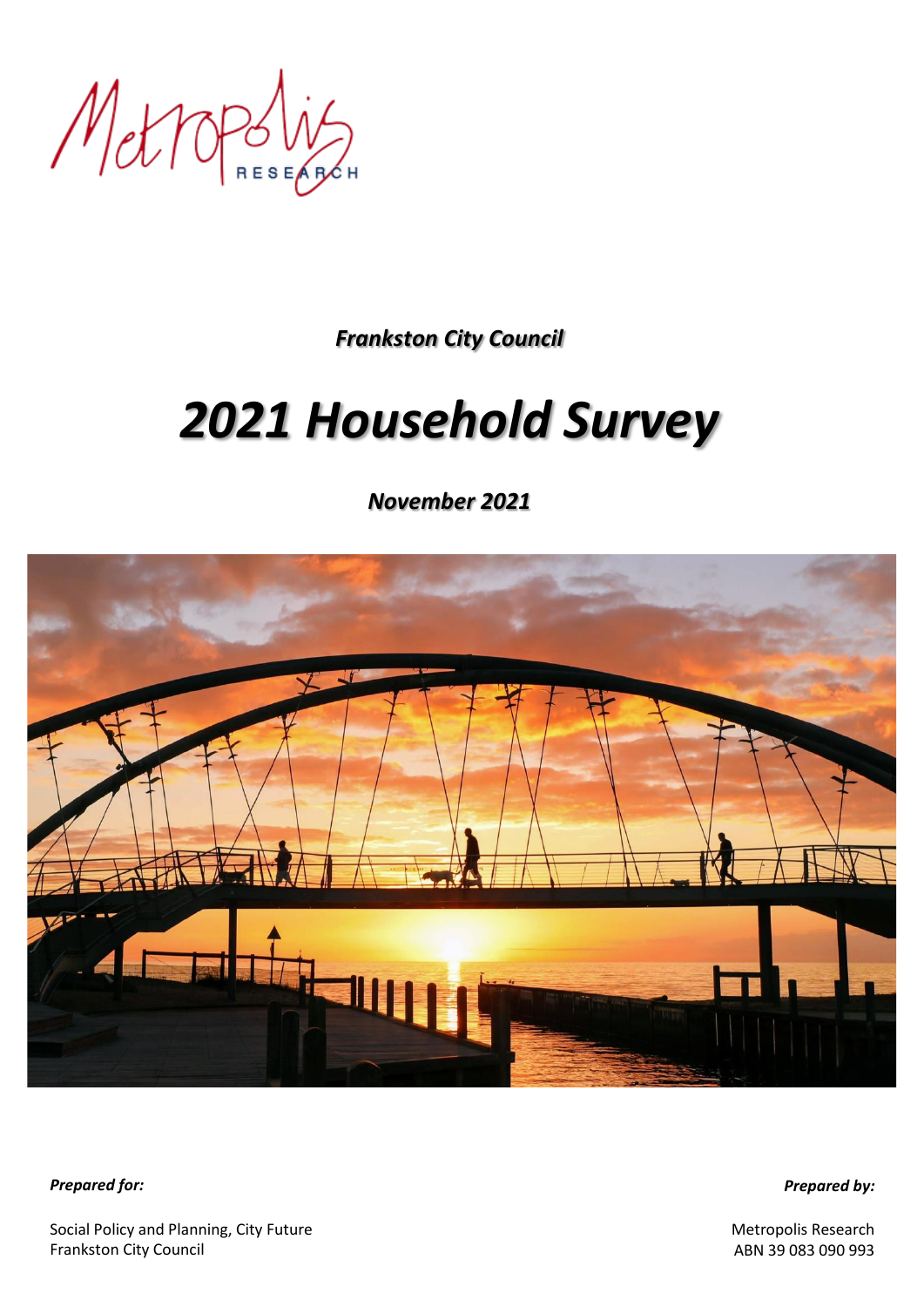#### *© Frankston City Council, 2021*

This work is copyright. Apart from any use permitted under the Copyright Act 1968, no part may be reproduced by any process without written permission from the Frankston City Council.

#### *Disclaimer*

Any representation, statement, opinion or advice, expressed or implied in this publication is made in good faith but on the basis that Metropolis Research Pty Ltd, its agents and employees are not liable (whatever by reason of negligence, lack of care or otherwise) to any person for any damages or loss whatsoever which has occurred or may occur in relation to that person taking action in respect of any representation, statement, or advice referred to above.

#### *Contact details*

This report was prepared by Metropolis Research Pty Ltd on behalf of the Frankston City Council. For more information, please contact:

**Dale Hubner** Managing Director Metropolis Research Pty Ltd

P O Box 1357 CARLTON VIC 3053

(03) 9272 4600 [d.hubner@metropolis-research.com](mailto:d.hubner@metropolis-research.com)



**Rachel Masters** Coordinator Social Policy and Planning City Futures Frankston City Council

P O Box 490 FRANKSTON VIC 3199

(03) 9768 1669 [Rachel.Masters@frankston.vic.gov.au](mailto:Rachel.Masters@frankston.vic.gov.au)

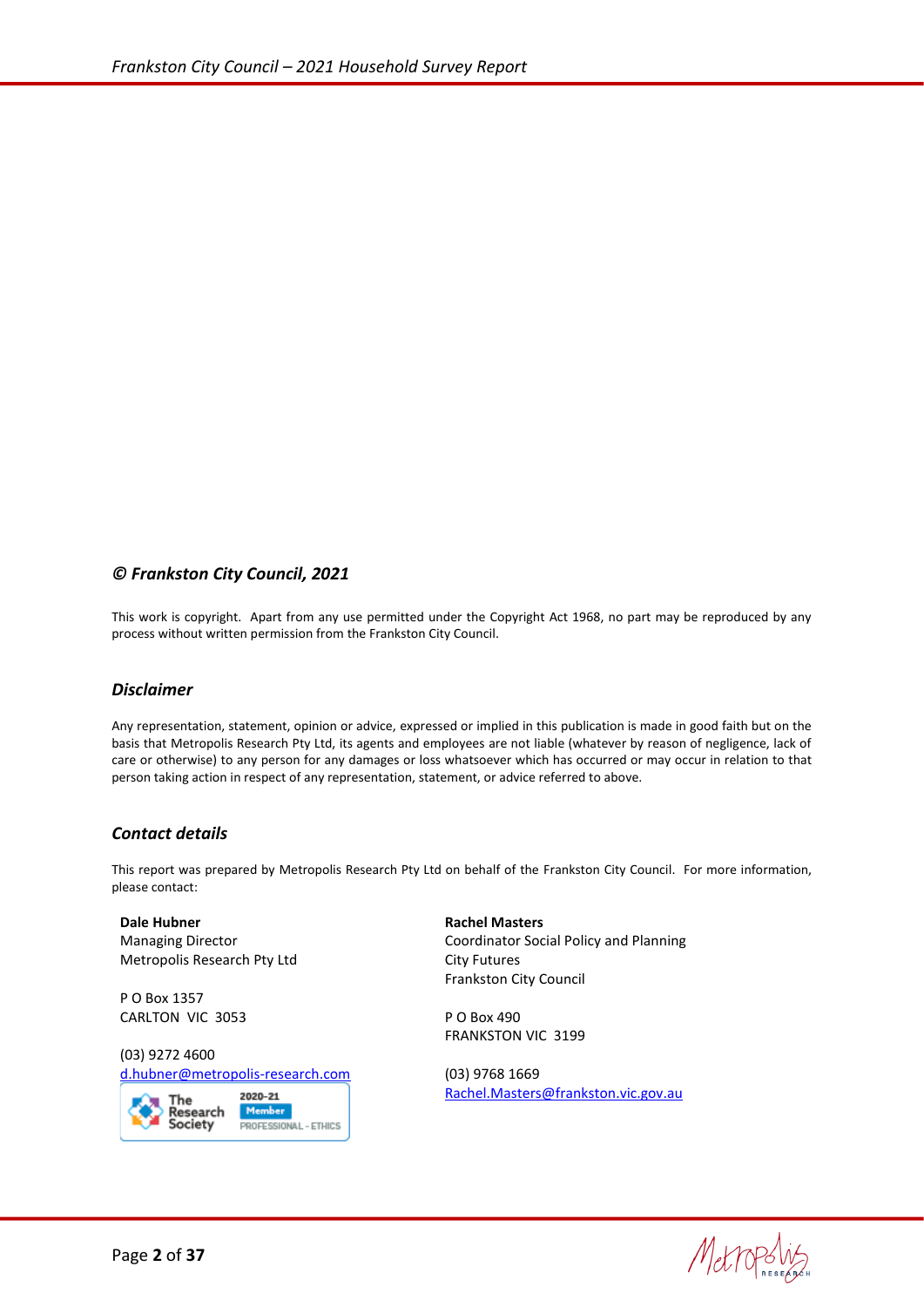# **Table of contents**

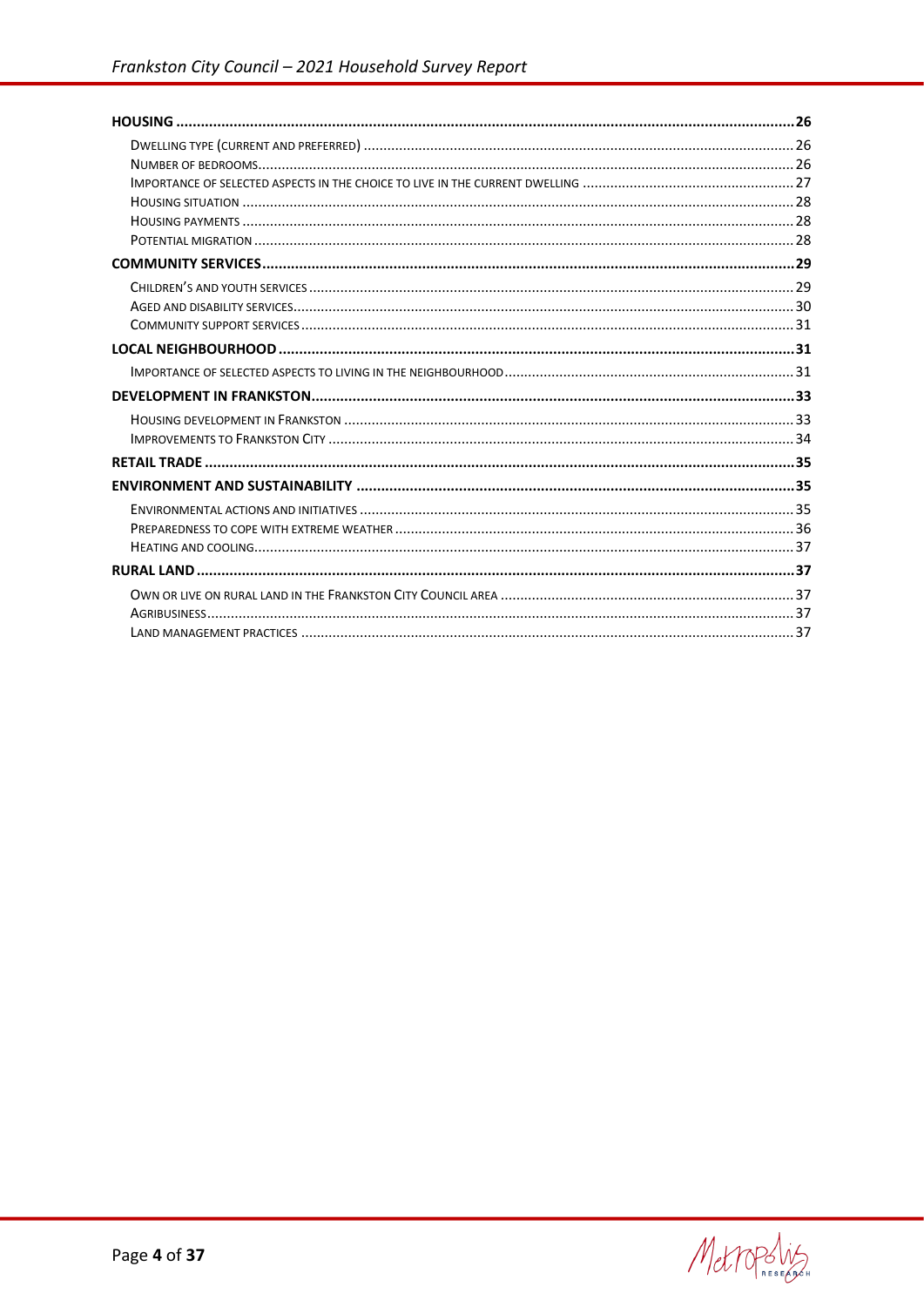## <span id="page-4-0"></span>**Introduction**

The Social Policy and Planning Unit of City of Frankston commissioned Metropolis Research to conduct this, Council's first *Household Survey*.

The survey provides a meaningful and reliable snapshot of the population of the City of Frankston, provides a timely update to the *Census of Population and Housing,* and can function as Council's major source of data on the community for inter-censal years.

The *Household Survey* includes an extensive range of questions on the characteristics, behaviours, needs, and expectations of the Frankston City community.

The 2021 *Household Survey* provides insight into the following:

- *Demographic profile* including age, gender, country of birth, Aboriginal and / or Torres Strait Islander, language, household size, household structure, income, period of residence, and disability by type, assistance required with a disability, and type of assistance required.
- *Health and Wellbeing* including perception of physical and mental health, seeking support for mental health issues, physical activity, consumption of fruit and vegetables.
- *Arts and culture* including participation in / attendance at selected arts and cultural activities (primarily Council and local events and activities).
- *Sports, recreation, and leisure* including frequency of and reasons for visiting local parks, gardens, and open spaces, participation in selected recreation and leisure activities, participation in organised / formal sports and recreation activities.
- *Community participation* including volunteering locally, participation in community groups, and types of community groups.
- *Education* including attendance at educational institutions, post-secondary school qualifications, suitability of educational opportunities in Frankston and reasons why they might not be suitable.
- *Employment* including employment status, satisfaction with current employment situation, occupation, industry, employment location, working from home, period of unemployment, barriers to finding employment, and preferred type of employment.
- *Transport* includes journey to work and study, frequency of public transport use, factors that may encourage additional public transport use, bicycle ownership, frequency of cycling, and factors that may encourage additional cycling, number of motor vehicles per household, and ease of getting to surrounding suburbs by car, train, bus, bicycle, and walking, and the importance of major transport infrastructure improvements
- *Housing* including both current and preferred dwelling type, current and preferred number of bedrooms, importance of 14 selected aspects in the choice to live in the dwelling, housing situation, housing payments, and potential emigration.
- *Community services* including current use of, services required but unable to access, and potential future demand for selected children's services, aged and disability services, and community support services.

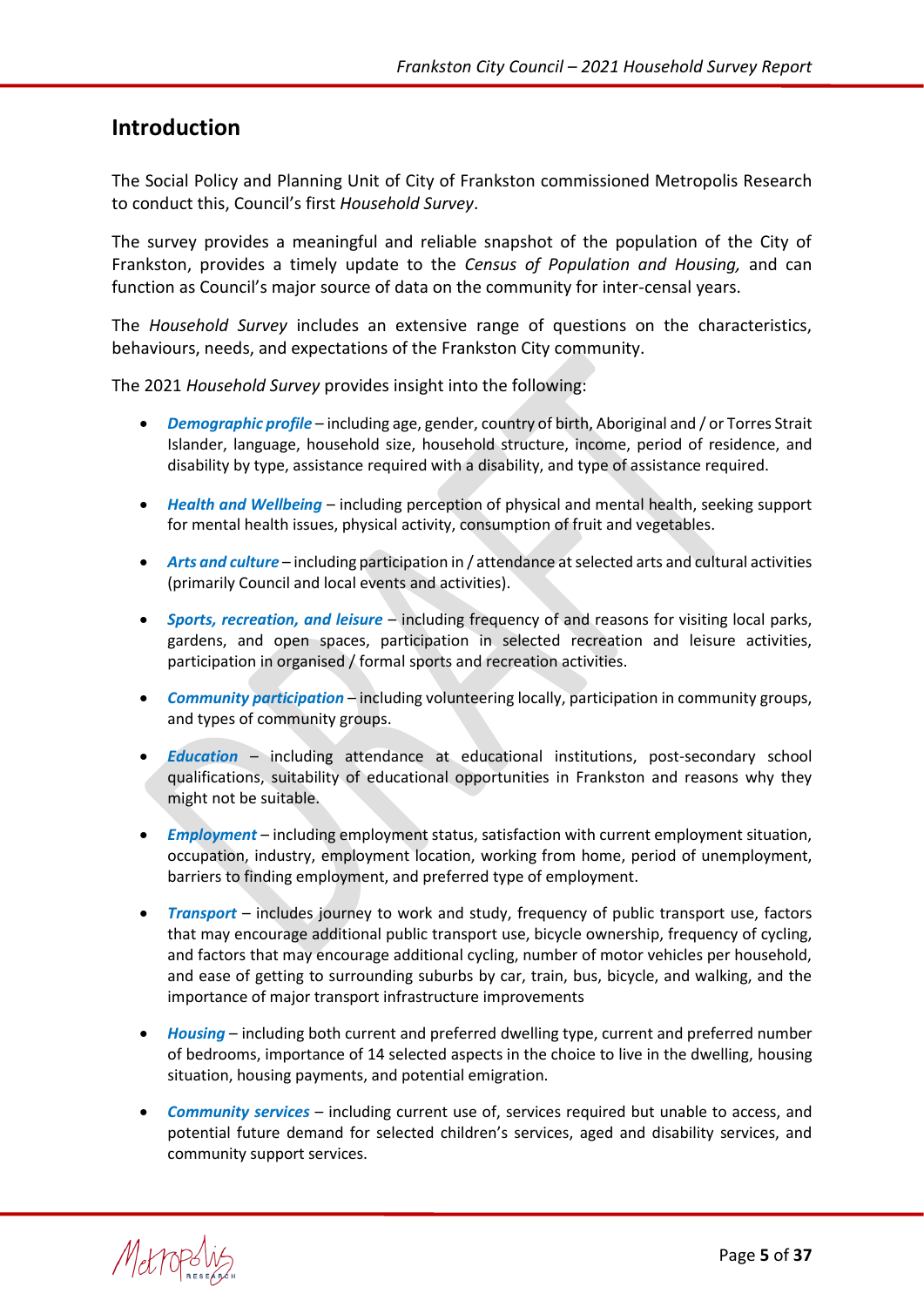- *Local neighbourhood* including importance of 27 selected aspects in the decision to live in the neighbourhood.
- *Development in Frankston* including agreement with selected statements about housing development in Frankston City, preferred improvements to Frankston City Centre, and other ideas to improve Frankston City Centre.
- *Retail trade* including shopping centres most often used for daily shopping needs, regular grocery shopping, clothing and comparison goods shopping, larger household goods shopping, and dining out and entertainment.
- *Environment and sustainability* including current and potential future participation in selected environmental actions, preparedness to cope with extreme weather, and heating and cooling use.
- *Rural land* including owning or living on rural land in Frankston City, running an agribusiness, and land management practises.

This report has been prepared to provide a detailed overview of the results and to summarise many of these results for each of the 11 precincts within the municipality. The report also provides an examination of many of the results by demographic profile, including age structure, gender, language spoken at home, disability status, household structure, and personal or household income.

Readers are encouraged to contact the Social Policy and Planning Unit, City of Frankston directly to discuss the application of the data presented in this report to specific situations.

#### <span id="page-5-0"></span>*Methodology, response rate, and statistical significance*

The *Frankston City Council – 2021 Household Survey* was designed in the style of the Australian Bureau of Statistics' *Census of Population and Housing*, with some changes in emphasis and the inclusion of a wide range of questions designed specifically to meet the information needs of Council and the Frankston City community.

The 201 *Household Survey* was a self-assessment survey distributed primarily via a drop-off and mail-back methodology over two weeks in July 2021. The usual method of distributing the *Household Survey* is for staff to attend at each randomly approached household, introduce the survey to the resident, invite them to participate, and then to leave the survey with the household to complete. Staff then personally return three to four days later to collect the completed surveys.

This method has proved extremely reliable in obtaining a sample of the community that reflects the demographic and socio-economic profile of the community. However, due to the COVID-19 lockdown and social distancing requirements through mid-2021, the survey was distributed directly to household's letterboxes by staff in person, without speaking to the residents to discuss the survey. This change in the methodology did have an impact both on the raw number of surveys that were returned, as well as the demographic and socioeconomic profile of the survey respondents.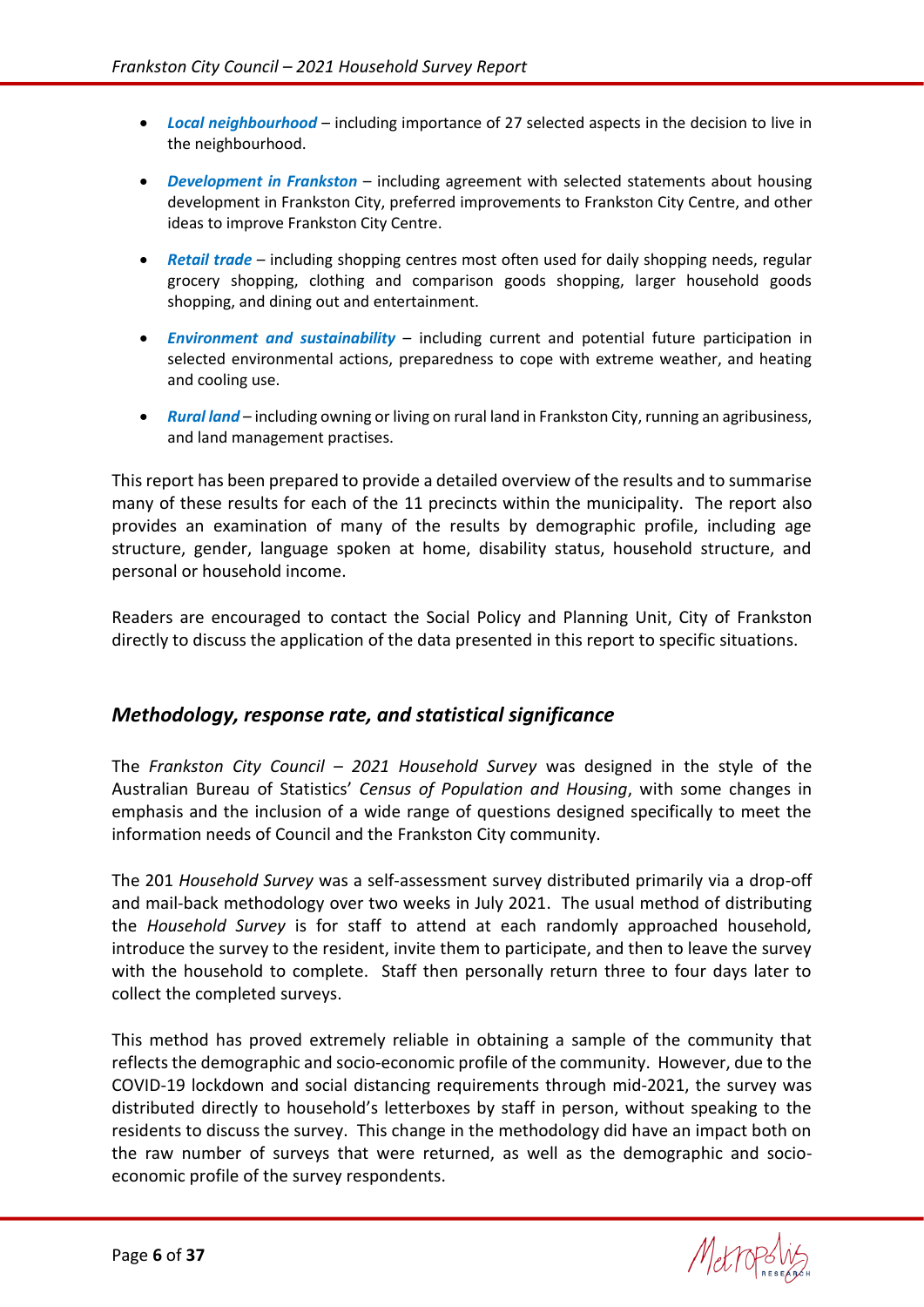A total of 2,250 surveys were distributed using the drop-off and pick-up methodology in the 10 urban precincts of Frankston City, 200 were distributed to Langwarrin South and the rural areas of Skye using a mail-out and reply-paid service, and an extra mail-out of 200 surveys was undertaken to addresses in Carrum Downs to increase their inclusion in the survey.

An approximately equal number of surveys were distributed in each of the ten urban precincts of Frankston City to maximise the statistical strength at the precinct level, particularly for the smaller precincts. Results were then weighted by precinct population and number of households to ensure that each precinct contributed proportionally to the municipal results.

Metropolis Research selected at random 144 Statistical Area Level One (SAL1s) areas, with approximately thirteen selected in each of the 10 urban precincts. The exact number of SAL1s varies from precinct to precinct depending on the available number of SAL1 in each precinct from which to draw the sample. An approximately equal number of households were then surveyed in each of the SAL1s.

The final sample of households invited to participate in the research were selected at random by staff in the field, subject to a set of rules in relation to the number of streets within each SAL1 to be included, and where appropriate a minimum proportion of various housing types.

This approach has been used to great success in ensuring a consistent and representative sample of the underlying population over many years in numerous municipalities across metropolitan Melbourne (including the cities of Banyule, Boroondara, Darebin, Hume, Melbourne, Melton, Port Phillip, Stonnington, and Whittlesea).

Metropolis Research does note that the change in the methodology did result in a skew in the sample, with older residents over-represented over younger residents. This has impacted on a range of other results in the report, including for example the level of disability, participation in some activities, demand for some community services, employment, and income.

A full breakdown of most questions in the survey has therefore been undertaken in the main report by age structure, gender, language spoken at home, disability, household structure, and personal and household income, where appropriate to fully explore the data and to make clear any variation in results between different groups in the community.

#### <span id="page-6-0"></span>**Response rate**

A total of 2,650 household surveys were distributed. Of these 2,250 were distributed in person to selected households across the 10 urban precincts of the municipality, 200 were further mailed out to households across Carrum Downs to increase their response rate, and 200 were mailed to residents in the rural areas of Langwarrin South and rural Skye.

Of these 2,650 distributed surveys, a total of 704 were ultimately returned for inclusion in the research, comprised of 1,610 individual respondents.

Metropoly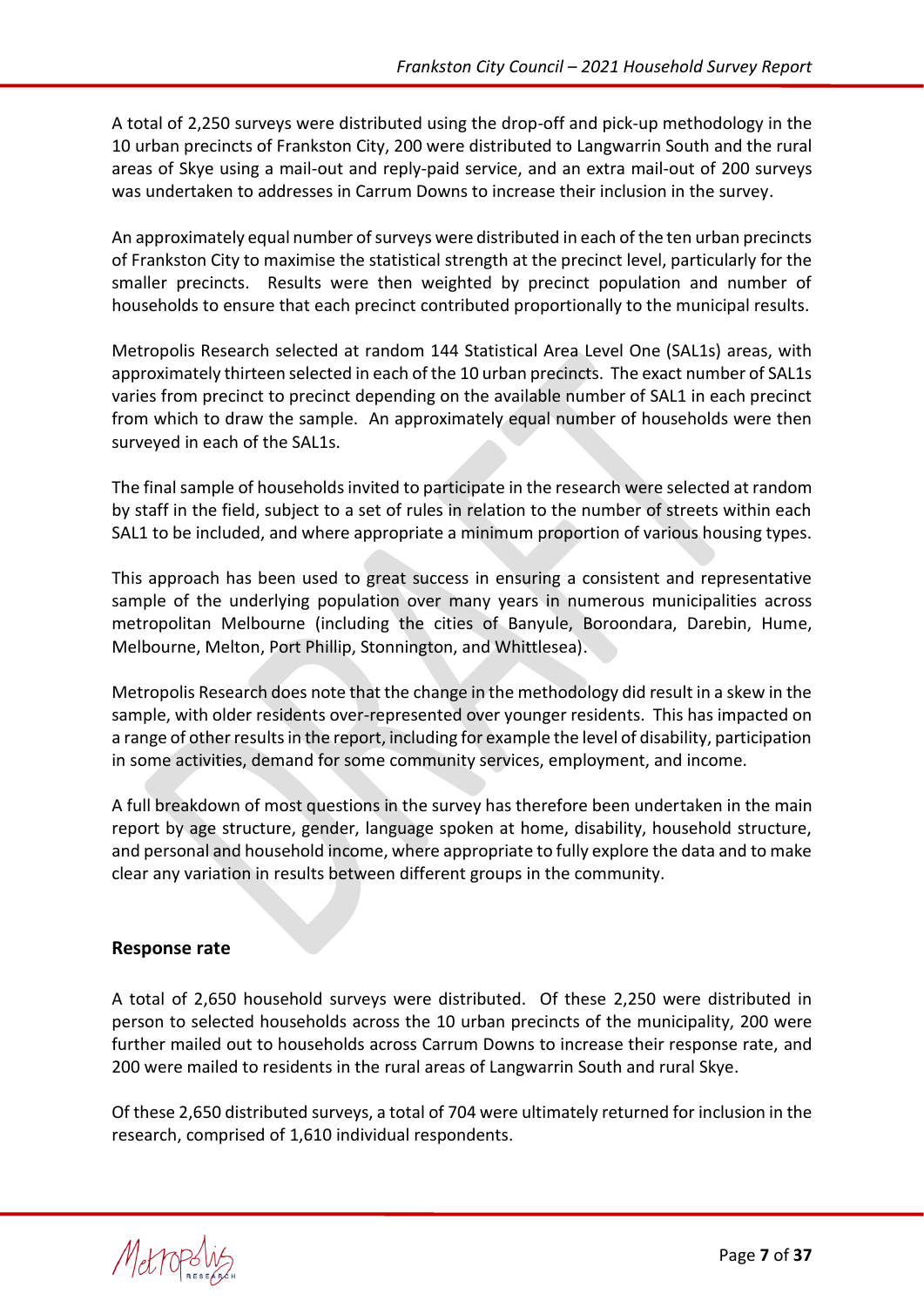This is a gross response rate of 26.5%, which is significantly lower than the approximately 40% to 45% typically recorded by Metropolis Research using the personal drop-off and pick-up service that was originally planned for this project.

#### <span id="page-7-0"></span>**Statistical strength**

The total sample for the 2021 *Household Survey* was 704 households comprising 1,610 individual respondents.

The 95% confidence interval (margin of error) of these results varies for each individual result, but is broadly stated as follows:

- Municipal person results (of all respondents) plus or minus 2.4% at the 50% level.
- Municipal household results plus or minus 3.7% at the 50% level.
- Precinct person results (of all respondents) plus or minus 8% at the 50% level.
- Precinct household results plus or minus 12% at the 50% level.

In other words, if a yes / no question asked of every individual obtains a result of 50% yes, it is 95% certain that the true value of this result is within the range of 47.6% and 52.4%. The confidence interval is smaller the further the result is from the 50% level.

This is based on a sample of 1,610 individual and 704 household respondents and a population of Frankston City of 143,338 residents and 52,699 households.

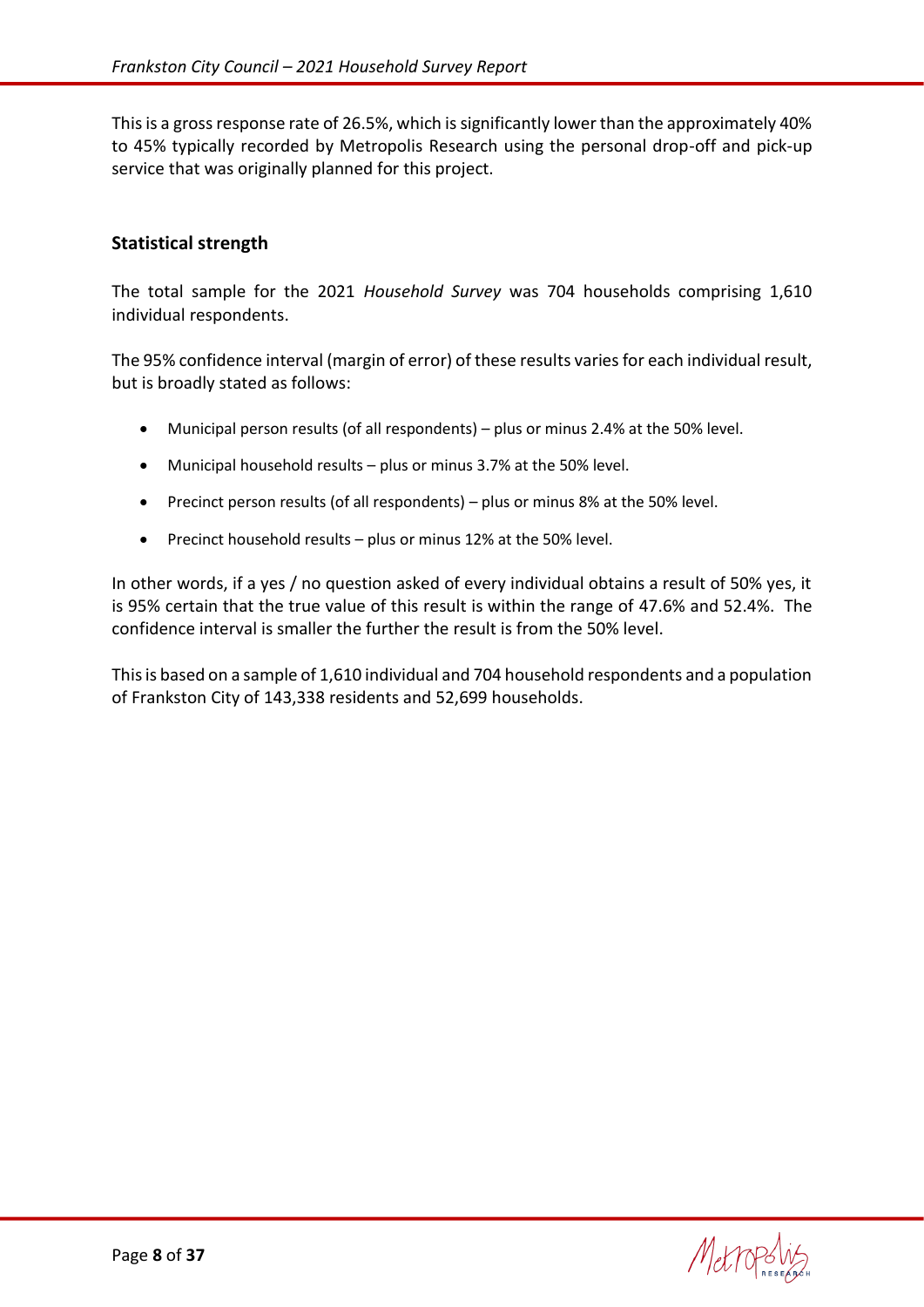# <span id="page-8-0"></span>**Demographic profile**

#### <span id="page-8-1"></span>*Age and gender*

- The median age of *Household Survey* respondents was 48 years, notably higher than the 2016 *Census* median age of 38 years.
- This variation in the age structure reflects the change in methodology to a contactless method, rather than the planned personal interaction drop-off and pick-up survey.
- Due to the variation in the age structure, the main report provides a breakdown of questions by age structure (for person questions) and by an expanded age-based household structure (for household questions).
- The median age was highest in Langwarrin (52 years) and Frankston North (51 years) and lowest in Carrum Downs (42 years).
- The *Household Survey* sample included 48.1% male, 51.7% female, and 0.2% non-binary respondents. These results are consistent with the 2016 *Census*.

#### <span id="page-8-2"></span>*Household size and structure*

- The average household size of respondent households was 2.24 persons per household. This result was lower than the 2016 *Census* average of 2.47 persons. This variation reflects the older age structure which resulted from the change in the methodology.
- The household size was largest in the rural precinct (2.82 persons) and lowest in Frankston North (1.91).
- Approximately one-quarter (23.9%) of households were two-parent families, six percent were one-parent families, 41.2% were couple households, 25.3% were sole person households, 1.4% were group households, and 2.3% were extended or multiple families.
- The household structure results over-represent older sole person and older couple households without children and under-represent one and two-parent families with children aged under 18 years. This skew reflects the older age structure resulting from the change in methodology.

## <span id="page-8-3"></span>*Diversity*

• Consistent with the 2016 *Census* results, approximately three-quarters (72.9%) of respondents were born in Australia.

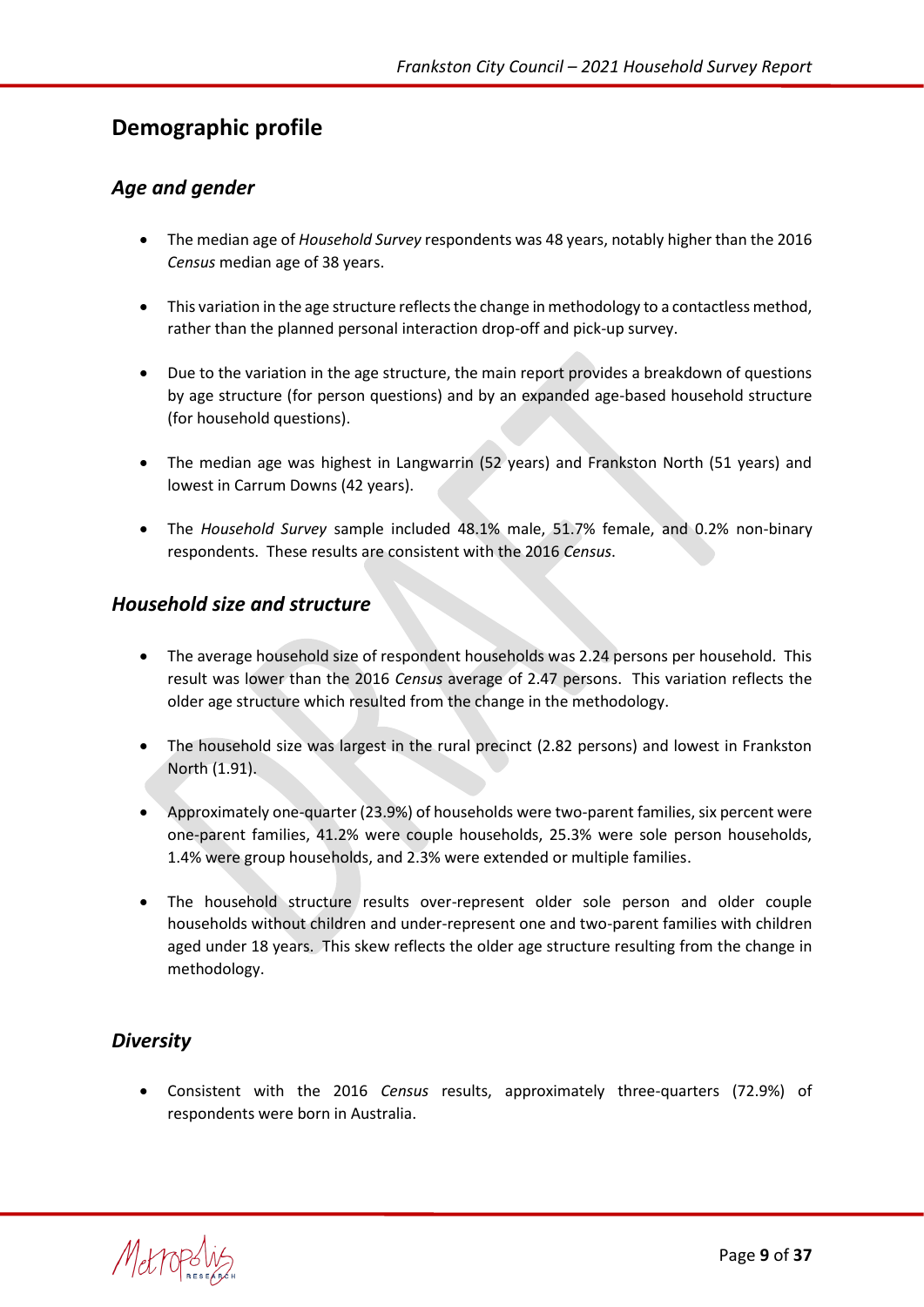- The most common countries of birth were England (7.1%), New Zealand (2.8%), the Philippines (1.6%), Scotland (1.6%), and India (1.3%). These results are broadly consistent with the 2016 *Census* results.
- Overseas born respondents were evenly split between those born in mainly English-speaking countries (13.3%) and those born in mainly non-English speaking households (13.2%).
- Respondents from Sandhurst (39.4%) were the most likely to be born overseas, whilst respondents from the rural precinct (16.1%) were the least likely.
- Almost one percent (0.9%) of respondents identified as Aboriginal and / or Torres Strait Islander, consistent with the 2016 Census result of 1.1%.
- Nine percent of respondents preferred to speak a language other than English at home, a result only marginally lower than the 2016 *Census* result of 12.1%.
- Respondents from Skye (15.4%) were the most likely to prefer to speak a language other than English at home and respondents from Seaford (3.0%) were the least likely.
- Consistent with the 2016 *Census*, the most common other preferred spoken languages were Italian (0.9%), Arabic (0.8%), Tagalog (0.8%), Greek (0.6%), and Hindi (0.4%).

#### <span id="page-9-0"></span>*Income*

- The median personal income (from all sources) of respondents aged 15 years and over was \$37,700. This represents an increase of 9.8% over the 2016 *Census* median income of \$34,320, an increase of approximately two percent per year (i.e., similar to the rate of inflation).
- The median income was highest in Skye (\$46,748) and lowest in Frankston North (\$27,664) and Karingal (\$27,248).
- The median income of full-time and self-employed respondents aged 15 years and over was \$90,329. This result was identical to the Australian average full-time wage of \$90,329.
- Full-time and self-employed female respondents reported a median income 14.2% lower than that of male respondents.
- Full-time and self-employed respondents who prefer to speak a language other than English at home reported a median income 10.3% lower than the median income of English-speaking respondents.
- The median household income was \$84,500 per annum, a result that was 22% higher than the 2016 *Census* median household income of \$69,212. This result was based only on respondent households where every individual aged 15 years and over provided an answer to the income question.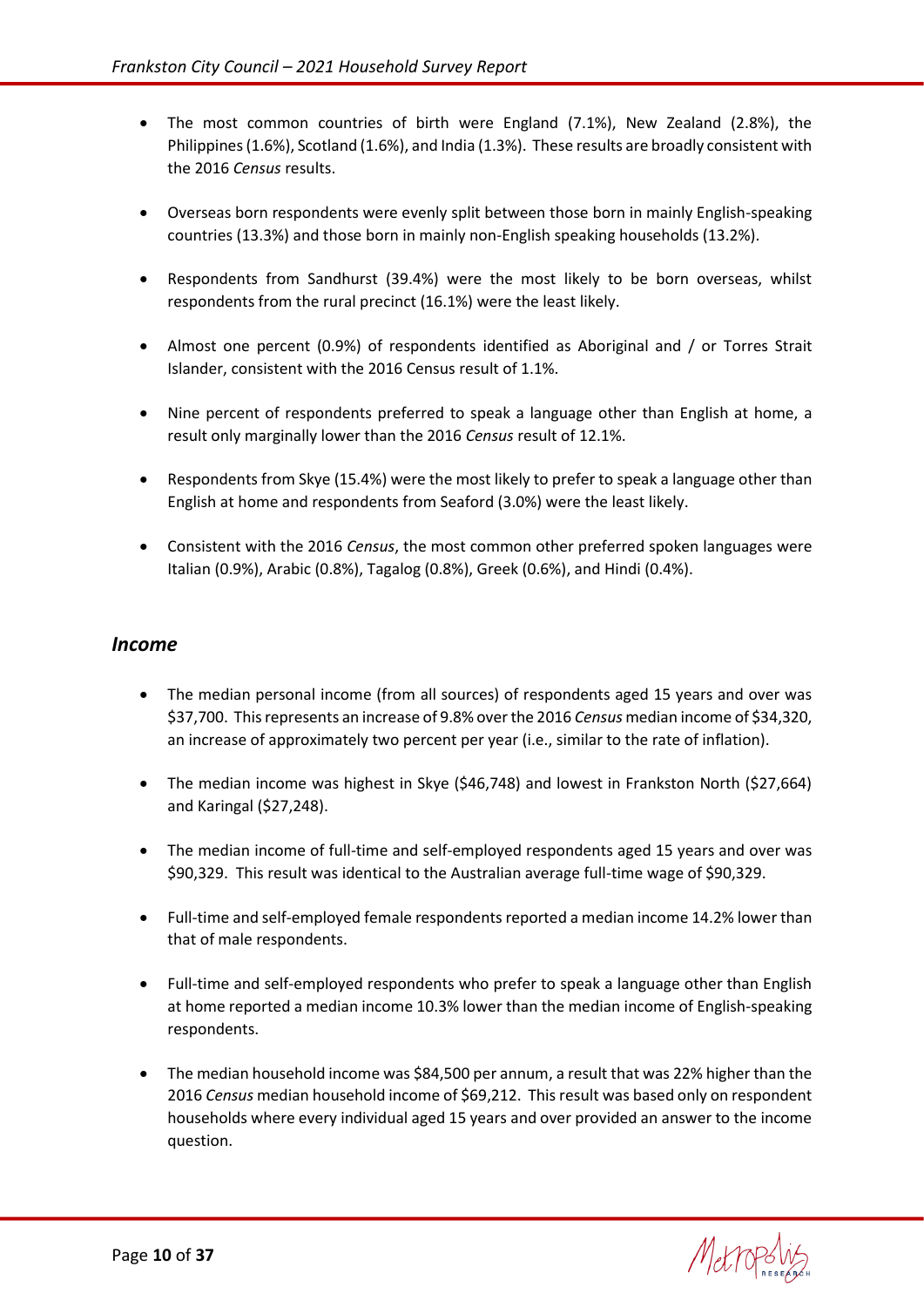#### <span id="page-10-0"></span>*Period of residence*

- Approximately one-third (32.6%) of respondents had lived at their current address for less than five years, one-sixth (18.6%) between five and less than 10 years, and almost half (48.8%) had lived at their current address for 10 years or more.
- Respondents from Frankston South (77.2%) were the most likely to have lived at their current address for five years or more, whilst respondents from Seaford (47.0%) were the most likely to have lived at their current address for less than five years.
- There was some variation in these results observed by age structure, with young adults (aged 20 to 34 years) the most likely to have lived at their current address for less than five years (59.1%), and senior citizens (aged 75 years and over) the most likely to have lived at their current address for 10 years or more (73.5%).
- Most respondents who had lived at their current address for less than five years moved a relatively short distance to their current address, with 37.3% moving within the City of Frankston, 15.6% moving from the Mornington Peninsula region, and 15.4% moving from the southern Melbourne region.
- The most common previous suburbs of residence of respondents who had lived at their current address for less than five years were Frankston (15.7%), Langwarrin (6.95), Seaford (6.4%), Cranbourne (5.4%), Mornington (4.5%), and Frankston South (4.0%).

#### <span id="page-10-1"></span>*Disability*

- Approximately one-third (34.1%) of respondents reported that they had a permanent or longterm disability.
- This result was impacted by the skew in the age structure that resulted from the change in methodology due to COVID-19.
- Disability status was highly related to age structure, with 18.1% of young adults (aged 20 to 34 years) reporting that they had a permanent or long-term disability, increasing to 72.6% of senior citizens (aged 75 years and over).
- Respondents who prefer to speak a language other than English were measurably more likely to report having a disability than English speaking respondents (42.3% compared to 33.6%).
- Respondents from Karingal (49.6%) and Frankston North (45.9%) were the most likely to report having a permanent or long-term disability, whilst respondents from the rural precinct (25.4%), Frankston South (25.3%), and Sandhurst (23.2%) were the least likely.

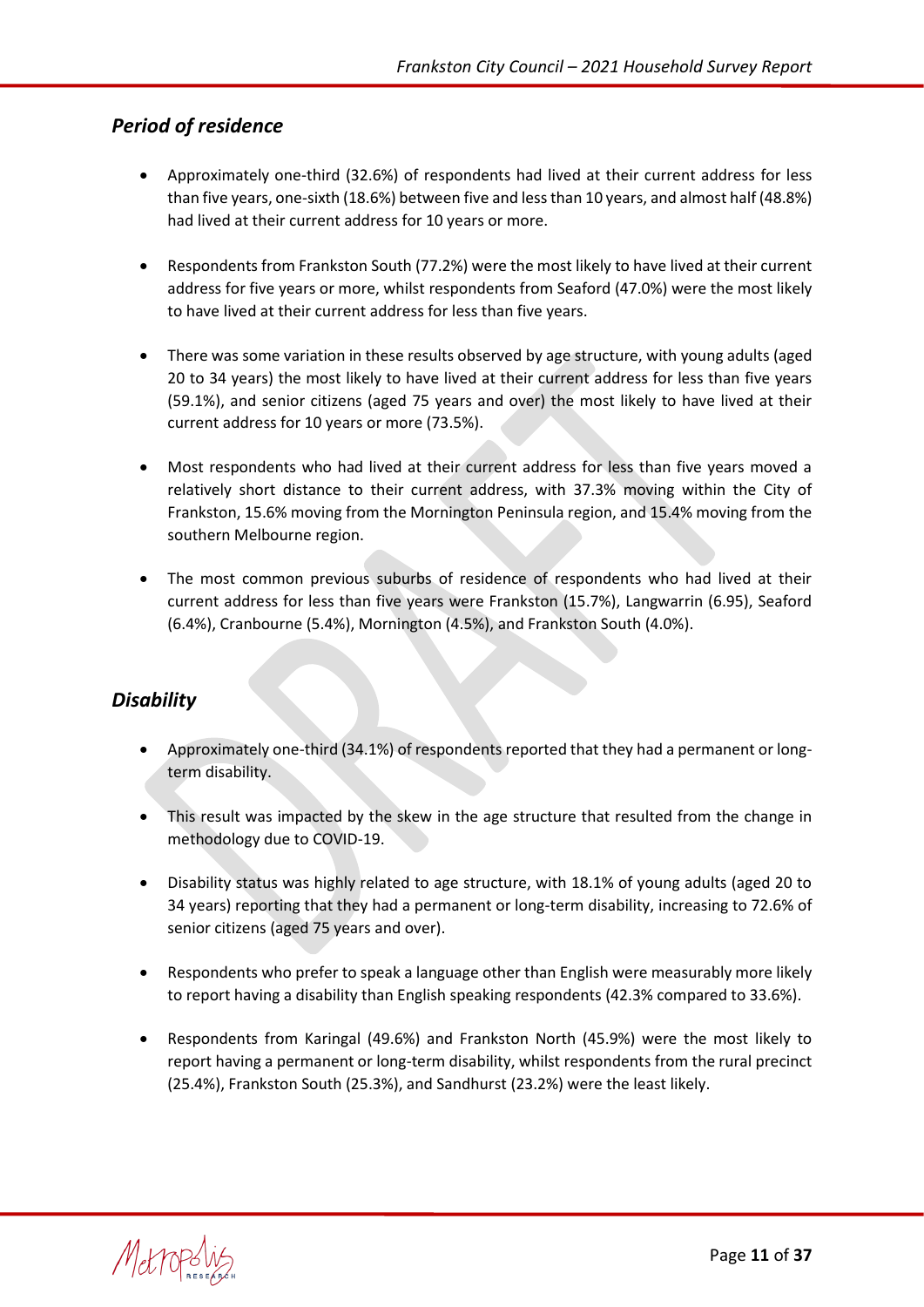- Consistent with the older age structure, the most common form of disability was a long-term medical condition (13.5%). Other forms of disability included vision impairment (11.7%), hearing impairment (11.2%), mental health or psychological condition (6.85), and physical disability / limited mobility (5.9%).
- One-fifth (20.6%) of respondents with a permanent or long-term disability (who provided a response to this question) reported that they required assistance with their disability.
- Respondents with a disability from Frankston Central (39.5%) were the most likely to require assistance with their disability, whilst respondents with a disability from Sandhurst (7.4%) were the least likely.
- Taking together the overall disability results and the require assistance with disability results, 5.4% of the total sample reported that they required assistance with a disability.

# <span id="page-11-0"></span>**Health and wellbeing**

#### <span id="page-11-1"></span>*Physical health*

- The overwhelming majority (85.2%) of respondents rated their physical health as "excellent", "very good", or "good", whilst 12.5% rated it as "fair" and 2.3% rated it as "poor".
- There was no meaningful variation in this result between male and female respondents.
- There was variation in this result observed by age structure, with younger respondents more likely than older respondents to rate their physical health as "excellent". It is noted, however, that older respondents were no more likely to report "fair" or "poor" physical health than younger respondents.
- Respondents from the rural precinct (33.3%) and Frankston South (31.3%) were the most likely to report their physical health as "excellent", whilst respondents from Frankston North (23.4%) and Karingal (24.7%) were the most likely to report their physical health as "fair", or "poor".

#### <span id="page-11-2"></span>*Mental health*

- The overwhelming majority (83.2%) of respondents rated their physical health as "excellent", "very good", or "good", whilst 14.0% rated it as "fair" and 2.7% rated it as "poor".
- There was no meaningful variation in this result between male and female respondents.
- There was no consistent pattern to variation in the perception of mental health observed by age structure. Respondents aged from 13 years to 59 years were the most likely to report their mental health as "fair" or "poor".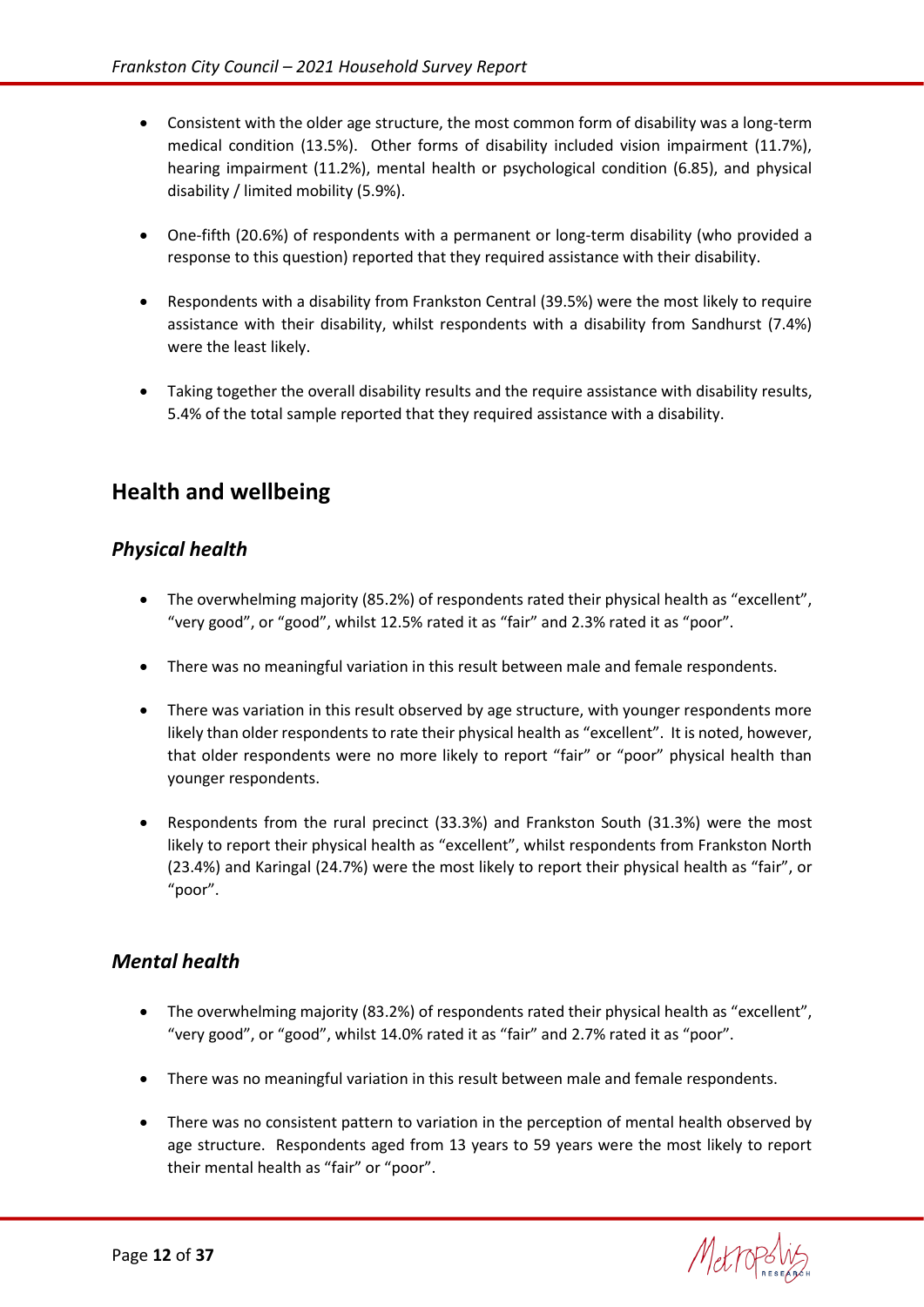- Respondents from the rural precinct (36.8%) and Frankston Heights (32.2%) were the most likely to report their mental health as "excellent", whilst respondents from Frankston North (23.9%) and Carrum Downs (26.3%) were the most likely to report their mental health as "fair", or "poor".
- Approximately two-thirds (68%) of respondents who rated their mental health as "fair" or "poor" reported that they had sought help or support through formal counselling or support (53.1%) or informal support such as family and friends (14.9%).
- It is possible that COVID-19 impacted on these results, particularly in relation to the seeking of formal support. It is also noted that seeking counselling or support is not the same as receiving counselling or support.

# <span id="page-12-0"></span>*Physical activity*

- Respondents were relatively diverse in terms of the amount of time they spent doing moderate to vigorous physical activity in the last week, with a little more than half (53.6%) doing 2.5 hours or more per week and 46.4% doing less than 2.5 hours per week.
- Respondents from Frankston South (67.3%) were the most likely to be doing 2.5 hours moderate to vigorous physical activity per week, whilst respondents from Karingal (41.7%) were the least likely.
- There was no linear relationship between the respondents' age and the amount of moderate to vigorous physical activity they did in the last week.
- It is noted that children (aged 5 to 12 years) (75.7%) were the most likely to do 2.5 hours or more, whilst middle-aged adults (aged 46 to 59 years) (53.5%) and senior citizens (aged 75 years and over) (51.3%) were the most likely to do less than 2.5 hours.
- Male respondents (57.0%) were more likely than female respondents (50.5%) to do 2.5 hours or more of moderate to vigorous physical activity in the last week (57.0% compared to 50.5%).
- English-speaking respondents (54.2%) were more likely than respondents who prefer to speak a language other than English at home (44.7%) to do 2.5 hours or more moderate to vigorous physical activity in the last week (54.2% compared to 44.7%).

## <span id="page-12-1"></span>*Consumption of fruit and vegetables*

- Approximately two-thirds (62.4%) of respondents reported that they consume at least two serves of fruit per day.
- Respondents from Frankston Central (70.8%) were the most likely to consume at least two serves of fruit per day, whilst respondents from the rural precinct (49.5%) were the least likely.

Metropol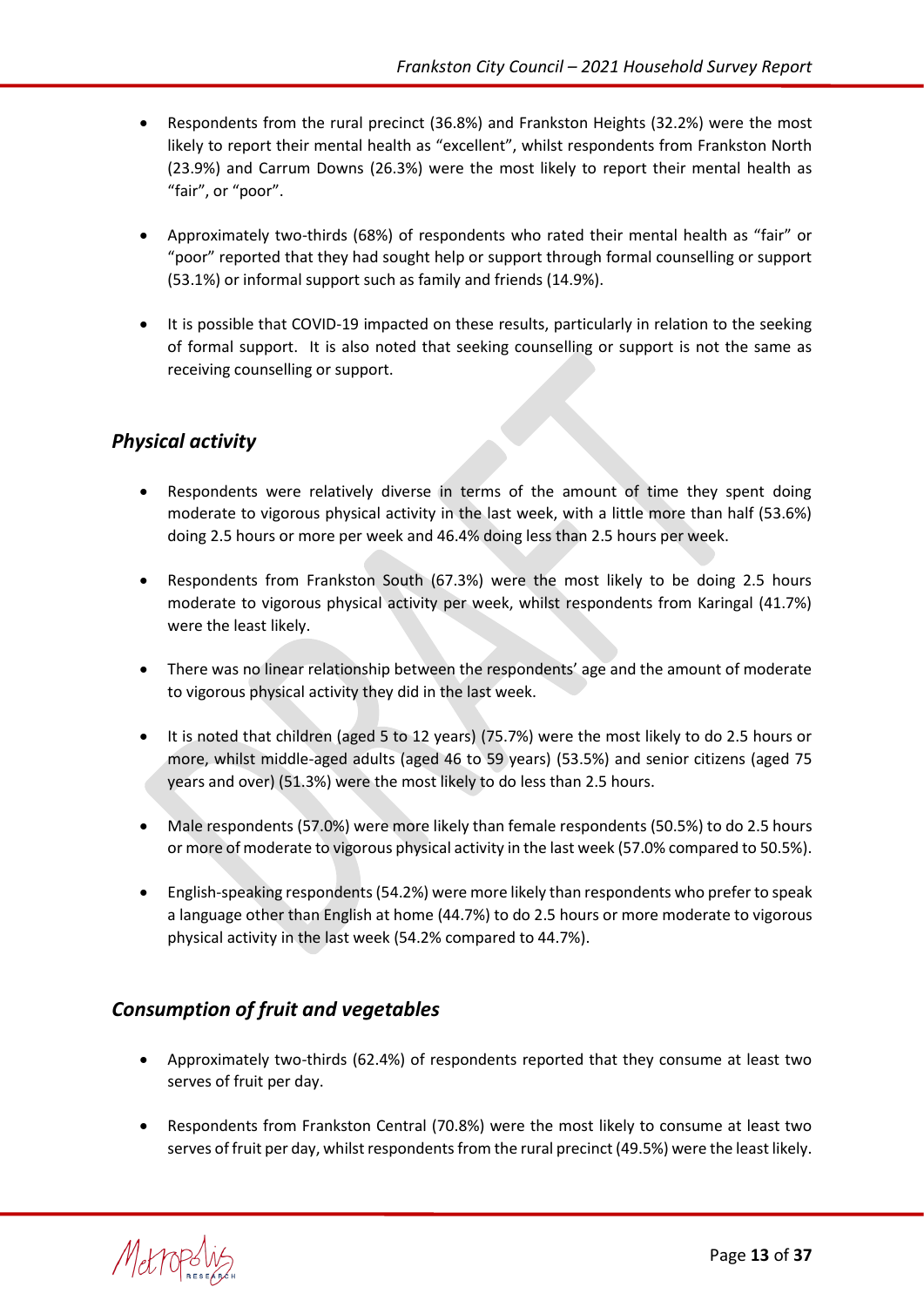- There was some variation observed by age structure, with young children (aged 0 to 4 years) (86.0%) and senior citizens (aged 75 years and over) (73.3%) the most likely to consume two serves of fruit per day, and young adults (aged 20 to 34 years) (49.4%) and middle-aged adults (aged 45 to 59 years) (46.0%) the most likely to not consume two serves per day.
- There was no meaningful variation observed by gender, although it is noted that multi-lingual respondents (76.2%) were more likely than English-speaking respondents (61.0%) to consume two serves of fruit per day.
- A little more than half (52.6%) of respondents reported that they consume at least five servings of vegetables per day.
- Respondents from Frankston Central (68.8%) were the most likely to consume at least five servings per day, whilst respondents from Karingal (38.5%) were the least likely.
- There was less variation in the consumption of vegetables observed by age structure than there was for the consumption of fruit. Young children (aged 0 to 4 years) (55.9%) were, however, the most likely to consume five servings and adolescents (aged 13 to 19 years) (48.4%) were the least likely.

# <span id="page-13-0"></span>**Arts and culture**

#### <span id="page-13-1"></span>*Arts and cultural activities*

- Approximately two-thirds (65.5%) of respondents reported that they participate in or attend at least one of the 11 (including "other") listed arts and cultural activities, at an average of a little less than three activities per respondent.
- The arts and cultural activities that respondents were most likely to participate in or attend were the Waterfront Festival (36.0%), Frankston Arts Centre programs and events (31.75), Frankston City Libraries services, activities, and events (28.3%) and the Festival of Lights (27.0%).
- Respondents from Frankston Central (79.6%) and Frankston South (75.8%) were the most likely to participate in at least one of the 11 activities, whilst respondents from Sandhurst (49.7%) were the least likely.
- There was a little variation in these results observed by age structure, with adolescents (aged 13 to 19 years) the least likely to participate (55.7%), and adults (aged 35 to 44 years) the most likely (72.5%).
- Female respondents (70.0%) were more likely to participate / attend these events than male respondents (60.0%), and multi-lingual respondents (73.6%) were more likely than English speaking respondents (64.8%).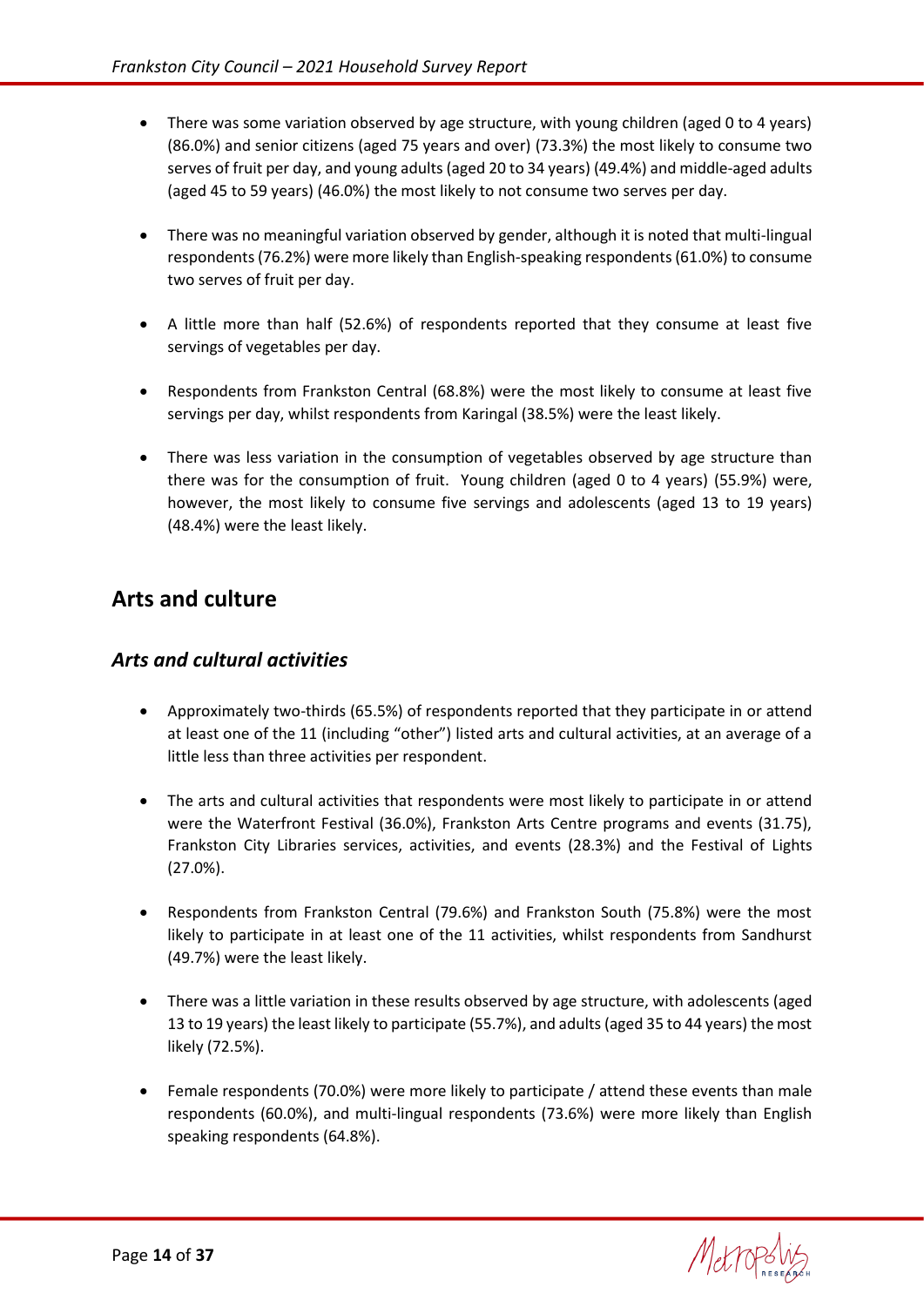# <span id="page-14-0"></span>**Sports, recreation, and leisure**

#### <span id="page-14-1"></span>*Use of local open spaces (parks and gardens)*

- More than half (58.6%) of respondents reported that they visit parks, gardens, reserves, and open spaces frequently (i.e., at least once a week), with almost half (44.2%) visiting at least every few days.
- Just nine percent of respondents never visit open spaces.
- Respondents from Frankston Central (76.7%), Frankston South (70.3%) and Sandhurst (68.4%) were the most likely to frequently visit open spaces, whilst respondents from the rural precinct (42.3%) and Karingal (44.1%) were the least likely.
- There was some age-based variation in these results observed, with young children and children (aged 0 to 12 years) the most likely to frequently visit (88.0% and 82.0% respectively), and senior citizens (aged 75 years and over) the least likely (41.0%).
- The most common reasons for visiting open spaces were exercise (56.0%), walking (56.0%), foreshore / beach (48.25), and relaxation (44.7%).
- There was some age-based variation in the reasons for visiting open spaces observed, with younger respondents more likely to visit for more active reasons (such as organised and informal sports and children's play).

#### <span id="page-14-2"></span>*Recreation and leisure activities*

- Almost all (92.9%) of respondents reported that they participate in / attend at least one of the 16 (including "other") listed recreation and leisure activities, at an average of 5.4 activities each.
- Respondents from Frankston North (75.2%) were the least likely to participate in at least one of the 16 listed activities.
- Young children (aged 0 to 4 years) (76.3%) were measurably less likely than average to participate in at least one activity, and senior citizens (aged 76 years and over) (87.5%) were somewhat less likely to participate in at least one activity.
- The three most common activities in which respondents participate were walking local streets / parks (72.1%), socialising with friends (62.5%), shopping (62.2%), and visiting coastal foreshore (56.9%).
- As expected, there was significant variation in the individual recreation and leisure activities in which respondents participate observed by age structure. Children and younger respondents were more likely to participate in sports and active recreational activities, whilst older respondents were more likely to participate in activities such as gardening.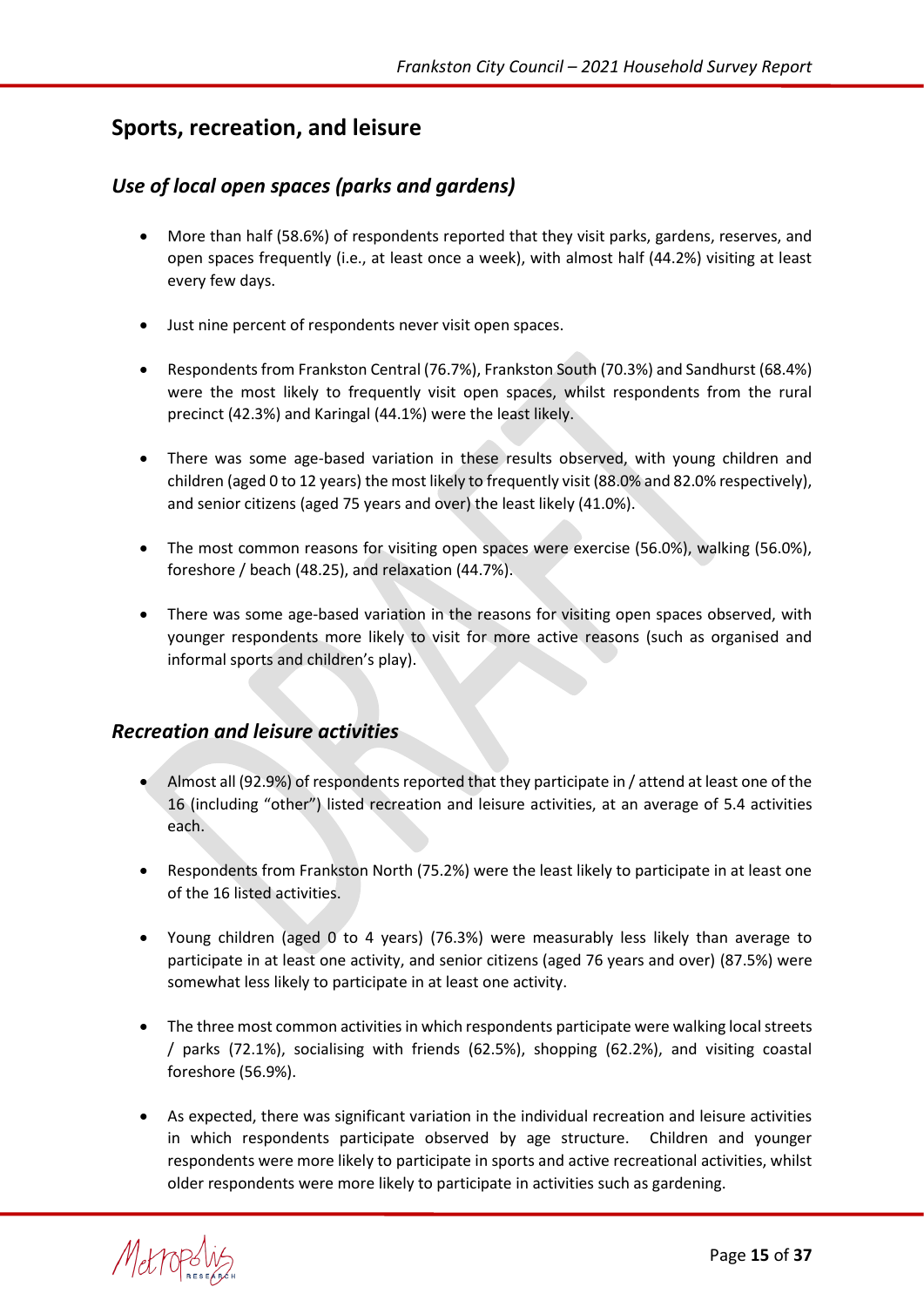## <span id="page-15-0"></span>*Organised / formal sports and recreation activities*

- A little less than half (45.3%) of respondents reported that they participate in at least one of the 16 listed (including "other") organised / formal sports and recreation activities, at an average of less than two activities each.
- These results will be impacted by the skew in the age structure of the sample towards older over younger respondents that resulted from the change in methodology due to COVID-19.
- There was significant variation in these results observed by age structure, with children (aged 5 to 12 years) (73.8%) and adults (aged 35 to 44 years) (63.8%) the most likely to participate in at least one organised / formal sports activity, and older adults (aged 60 to 74 years) (35.2%) and senior citizens (aged 75 years and over) (32.1%) the least likely.
- Respondents from Sandhurst (54.8%), the rural precinct (54.0%), and Frankston South (54.0%) were the most likely to participate in at least one activity, whilst respondents from Frankston North (34.9%) and Langwarrin (34.8%) were the least likely.
- The most common organised / formal sports and recreation activities in which respondents participate were gym / group fitness (14.4%), swimming (10.1%), and PARC (9.8%).
- There was significant variation in the individual sports and recreation activities observed by age structure, with children and adolescents (aged 5 to 19 years) the most likely to participate in organised sports like Australian Rules, swimming, basketball, netball, soccer, cricket, tennis, gymnastics, and sports lifesaving).

# <span id="page-15-1"></span>**Community participation**

#### <span id="page-15-2"></span>*Volunteering*

- Approximately one-quarter (26.3%) of respondents reported that they volunteer in the local community, with 10.9% volunteering regularly, 7.7% sometimes, and 7.7% rarely.
- These results will be impacted by the skew in the age structure of the sample towards older over younger respondents that resulted from the change in methodology due to COVID-19.
- Respondents from Frankston South (35.3%) were the most likely to volunteer in the local community, whilst respondents from Frankston North (18.4%) were the least likely.
- There was some variation in these results observed by age, with older adults (aged 60 to 74 years) (31.0%) and senior citizens (aged 75 years and over) (28.1%) the most likely to volunteer in the local community, and adolescents (aged 13 to 19 years) (12.4%) the least likely.
- Female respondents were significantly more likely to volunteer in the local community than male respondents (30.8% compared to 22.0%).

Metrope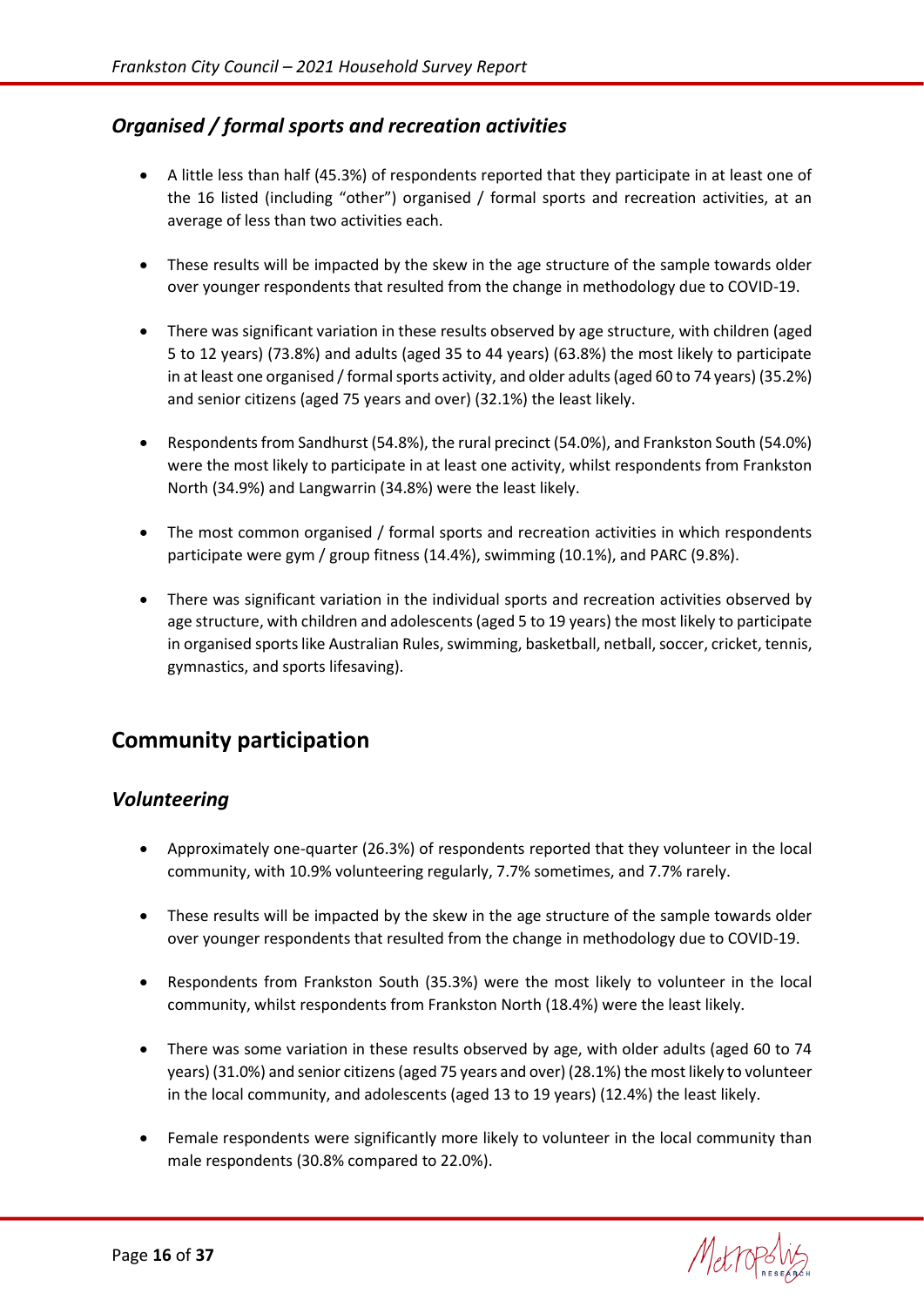#### <span id="page-16-0"></span>*Community groups*

- A little less than one-quarter (22.8%) of respondents reported that they participated in any community groups.
- These results will be impacted by the skew in the age structure of the sample towards older over younger respondents that resulted from the change in methodology due to COVID-19.
- Respondents from Frankston South (31.3%) were the most likely to participate in community groups, whilst respondents from Frankston North (12.2%) were the least likely.
- There was significant variation in these results observed by age structure, with children (aged 5 to 12 years) (33.5%) and senior citizens (aged 75 years and over) (34.5%) the most likely to participate in any community groups.
- Female respondents (25.6%) were more likely than male respondents (19.7%) to participate in any community groups, and English-speaking respondents (23.0%) were significantly more likely to participate in any community groups than multi-lingual respondents (15.0%).
- The most common types of community groups in which respondents participate were sports clubs / exercise (11.2%), religious groups / places of Worship (3.5%), and arts and cultural groups (3.3%).
- There was variation in the types of community groups observed by age structure, with children (aged 5 to 12 years) more likely to participate in sports and exercise groups, and older adults and senior citizens (aged 60 years and over) more likely to participate in arts and cultural groups and religious groups / places of Worship.

# <span id="page-16-1"></span>**Communication**

## <span id="page-16-2"></span>*Preferred methods of interacting with / receiving information from Council*

- More than four-fifths (82.4%) of respondents nominated at least one method by which they would prefer to interact with / receive information from Council, at an average of approximately two methods each. This reinforces the view that most respondents would like to interact with / receive some information from Council.
- Respondents from Skye (91.6%) were the most likely to nominate at least one method, whilst respondents from the rural precinct (73.7%) were the least likely.
- There was some variation in these results observed by age structure, with children (aged 5 to 12 years) (21.5%) and adolescents (aged 13 to 19 years) (24.5%) measurably less likely to nominate, and older adults (aged 60 to 74 years) (96.5%) more likely.

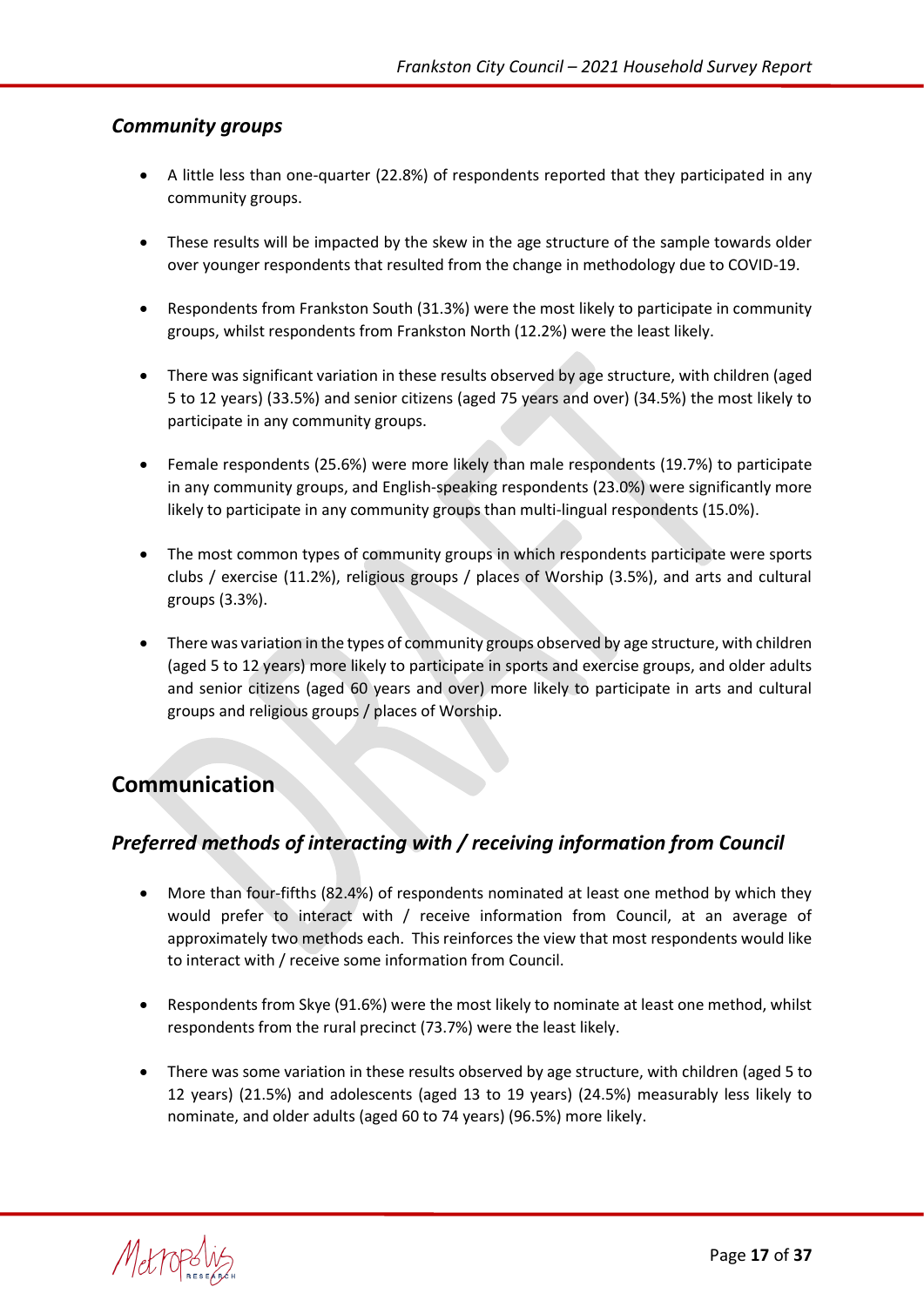- The three most common methods by which they would prefer to interact with / receive information from Council were information in the local newspapers (32.95), the Council website (31.4%), and the *Frankston City News* (30.4%).
- There was variation in the preferred methods observed by age structure, with younger respondents more likely to prefer methods such as social media, SMS alerts, and the website, and older respondents more likely to prefer information in the local newspapers and the *Frankston City News*.

# <span id="page-17-0"></span>**Education**

- Almost one-quarter (24.0%) of respondents reported that they currently attend an educational institution:
	- o Preschool / kinder (9.8%)
	- o Primary school (19.6%)
	- o Secondary school (31.8%)
	- o TAFE or similar (16.0%)
	- o University (18.1%)
	- o Other (4.7%).
- These results will be impacted by the skew in the age structure of the sample towards older over younger respondents that resulted from the change in methodology due to COVID-19.
- There was variation in these results observed across the municipality, with respondents from Karingal (17.2%) more likely to be attending preschool / kindergarten; respondents from Frankston Heights (34.2%), Frankston North (34.8%), Frankston South (33.4%), and the rural precinct (53.5%) were more likely to be attending primary school; respondents from Langwarrin (46.9%) were more likely to be attending secondary school; and respondents from Seaford (29.4%) were more likely to be attending university.
- A little less than one-sixth (15.5%) of respondents reported that the educational opportunities available in Frankston were not suitable to their needs.
- Respondents from Sandhurst (28.6%) and the rural precinct (33.3%) were the most likely to report that the educational opportunities available in Frankston were not suitable for their needs.
- A little less than half (40.5%) of young adults (aged 20 to 34 years) reported that the educational opportunities available in Frankston were not suitable to their needs.

Metrops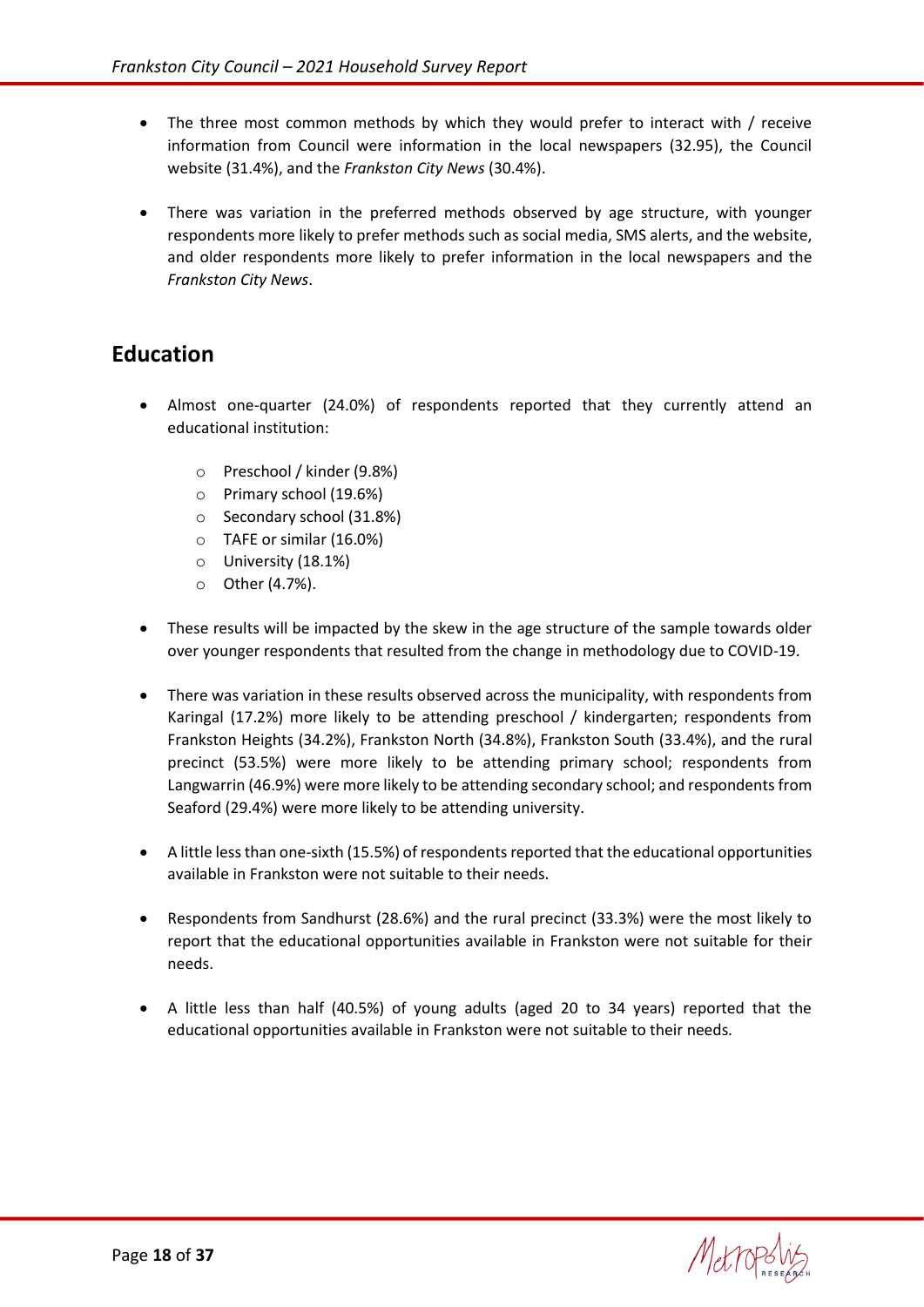#### <span id="page-18-0"></span>*Qualifications*

- Approximately one-quarter (26.2%) of respondents aged 15 years and over reported that they had a bachelor's degree or higher qualification and almost half (48.6%) had a certificate / diploma qualification, with 23.8% having no post-secondary school qualification.
- These results are different to the 2016 *Census* results, which reported 53.9% with no postsecondary school qualification. This variation in the results is likely to reflect the change in the methodology due to COVID-19 and the lack of personal interaction with residents both when delivering and pick-up the completed surveys.
- Respondents from Sandhurst (35.1%) and Frankston South (34.4%) were the most likely to have a bachelor or higher qualification, whilst respondents from Frankston North (44.5%) were the most likely to have no post-secondary school qualification
- Young adults (aged 20 to 34 years) (44.4%) and adults (aged 20 to 44 years) (38.6%) were the most likely to have a bachelor or higher qualification, whilst senior citizens (aged 75 years and over) (38.4%) were the most likely to have no post-secondary school qualification.
- Multi-lingual respondents (44.0%) were significantly more likely to have a bachelor or higher qualification than English-speaking respondents (24.3%).

# <span id="page-18-1"></span>**Employment**

#### <span id="page-18-2"></span>*Current employment status*

- A little more than half (57.5%) of respondents aged 15 years and over were in the labourforce, with 30.5% employed full time.
- Almost one-third (31.6%) of respondents aged 15 years and over were retired, reflecting the skew in the sample towards older over younger respondents from to the change in the methodology due to COVID-19.
- Just 6.8% of respondents aged 15 years and over were engaged in study.
- 3.5% of respondents aged 15 years and over were unemployed, with 5.4% of young adults (aged 20 to 34 years) and 5.3% of middle-aged adults (aged 45 to 59 years) unemployed.
- There was some variation in these results observed across the municipality, with respondents from Skye (46.5%) more likely than average to be employed full-time; respondents from Frankston South (10.4%) and the rural precinct (12.1%) more likely to be self-employed; respondents from Karingal (47.0%) more likely to be retired; and respondents from Frankston North )11.6%) more likely to be unemployed.

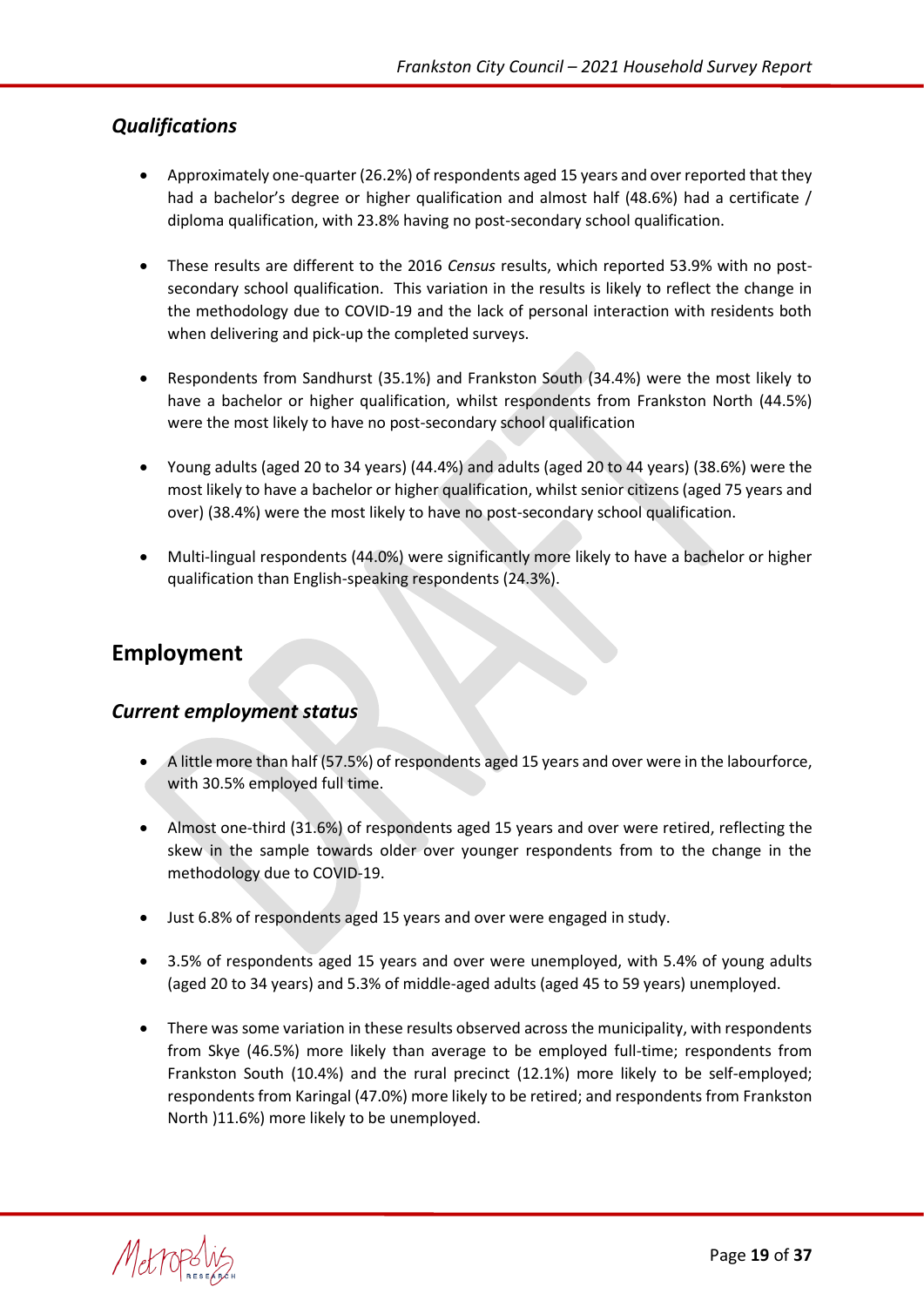- As expected, there was significant variation in these results observed by age structure, with young adults (aged 20 to 34 years) (51.6%) and adults (aged 35 to 44 years) (58.4%) the most likely to be employed full-time.
- Male respondents (42.9%) were more likely than female respondents (19.4%) to be employed full-time, whilst female respondents were more likely to be employed part-time (15.8%), casually employed (5.7%), and engaged in home duties (5.8%).

#### <span id="page-19-0"></span>*Satisfaction with current employment status*

- 11.3% of respondents were not satisfied with their current employment status. Excluding retired respondents, 12.3% were not satisfied with their current employment status, including 8.8% of employed respondents and 67.7% of unemployed respondents.
- Respondents from Frankston North were the least likely to be satisfied with their current employment status.
- Whilst there was relatively little variation in these results observed by age, gender, or language spoken at home, it is noted that respondents with a disability (18.0%) were less likely to be satisfied with their current employment status than other respondents (10.4%).

## <span id="page-19-1"></span>*Occupation*

- The occupation profile of *Household Survey* respondents differed to the 2016 *Census* in that it over-represented professionals (24.0% compared to 16.4%) and under-represented sales workers (8.2% compared to 11.2%), machinery operators / drivers (3.9% compared to 6.9%), and labourers and related workers (5.8% compared to 9.9%).
- The variation in the results between the *Household Survey* and the *Census* is, at least in part, a result of the change in the methodology due to the COVID-19 lockdown and the lack of personal interaction with residents both when dropping off and when picking up the completed survey.
- There was some variation in these results observed across the municipality, with respondents from Frankston Central more likely to be employed as professionals (38.5%); Frankston North respondents more likely to be employed as sales workers (13.2%) and labourers and related workers (18.4%); Karingal respondents more likely to be employed as labourers and related workers (10.0%); Langwarrin respondents more likely to be employed as sales workers (14.1%); Sandhurst respondents more likely to be employed as managers (19.7%); Skye respondents more likely to be employed as machinery operators / drivers(8.0%); and the rural precinct respondents more likely to be employed as community / personal service workers (20.0%).

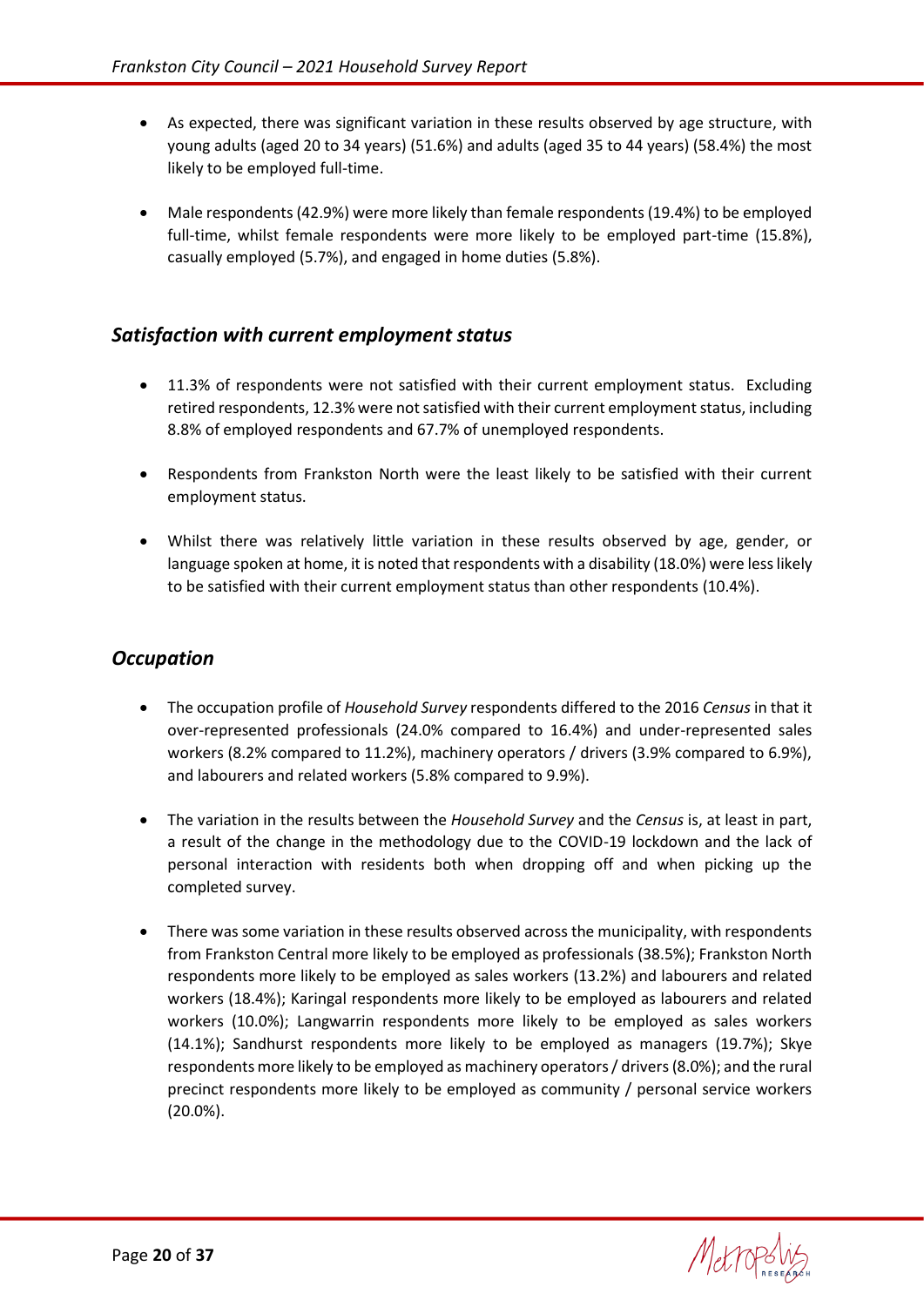• Male respondents were more likely to be employed as managers (11.8%), technicians and tradespersons (26.9%), and machinery operators and drivers (6.7%); whilst female respondents were more likely to be employed as professionals(29.0%), community / personal service workers (19.2%), and clerical / administration workers (21.9%).

## <span id="page-20-0"></span>*Industry of employment*

- The industry of employment profile of the Household Survey respondents differed to the 2016 *Census* in that it over-represented healthcare and social assistance (21.3% compared to 4.2%) and education and training (10.1% compared to 4.0%), and under-represented construction (12.4% compared to 20.4%) and manufacturing (6.3% compared to 13.7%).
- The variation in the results between the *Household Survey* and the *Census* is, at least in part, a result of the change in the methodology due to the COVID-19 lockdown and the lack of personal interaction with residents both when dropping off and when picking up the completed survey.
- Male respondents were more likely to be employed in construction (21.3%) and manufacturing (8.8%), whilst female respondents were more likely to be employed in healthcare and social assistance (35.7%) and education and training (14.9%).

#### <span id="page-20-1"></span>*Employment location*

- More than one-quarter (28.2%) of employed respondents were employed in the City of Frankston, 15.8% were employed in the southeastern Melbourne region, 12.6% were employed in the Mornington Peninsula region, 11.3% were employed in the inner Melbourne region, and 11.0% were employed in various locations.
- The most common suburbs of employment were Frankston (15.0%), various locations (11.0%), Dandenong (7.8%), and Melbourne CBD (7.5%).
- Male respondents were more likely to be employed in southeastern Melbourne (17.7%), inner Melbourne (14.8%), various locations (15.4%), and inner eastern Melbourne (9.1%), whilst female respondents were more likely to be employed in the City of Frankston (37.0%) and the Mornington Peninsula region (17.3%).

## <span id="page-20-2"></span>*Working from home*

• A little less than half (44.7%) of employed respondents reported that they work from home at least sometimes. This includes 5.3% working form a home-based business, 28.5% sometimes, 9.1% often, and 1.8% always working from home. 55.2% of employed respondents never work from home.

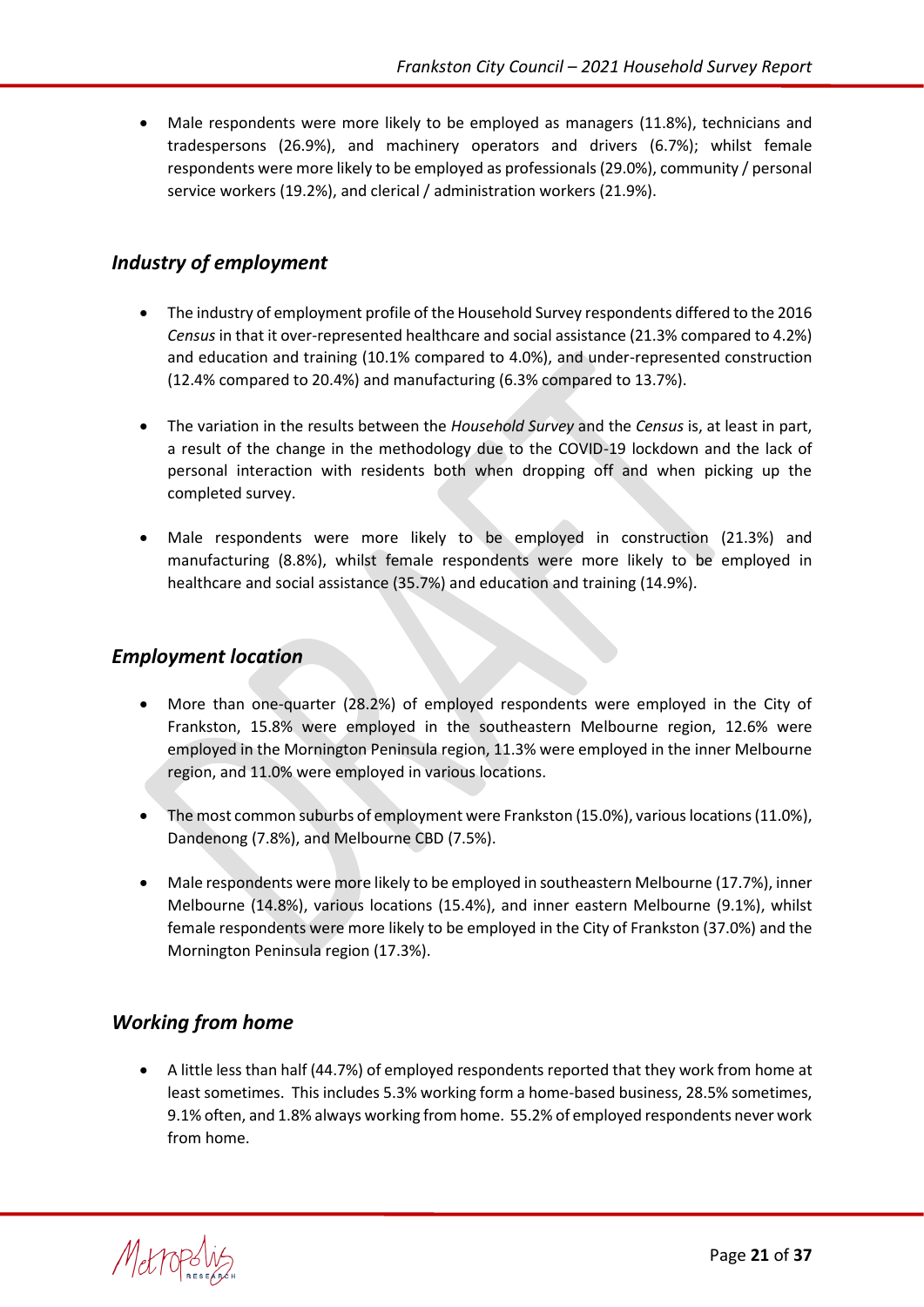- Respondents from Frankston Central (59.8%), Frankston South (58.9%), and Sandhurst (56.9%) were the most likely to work from home at least sometimes, whilst respondents from Skye (29.1%), Karingal (31.7%), and Carrum Downs (31.5%) were the least likely.
- Female respondents (50.4%) were more likely to work from home at least sometimes than male respondents (39.0%).

#### <span id="page-21-0"></span>*Unemployment*

- 48 respondents or 3.5% of the sample of 1,408 respondents aged 15 years and over were unemployed, including 6.5% of adolescents (aged 15 to 19 years), 5.4% of young adults (aged 20 to 34 years), and 5.3% of middle-aged adults (aged 45 to 59 years).
- Respondents from Frankston North (11.6%) were the most likely to be unemployed, whilst respondents from Frankston Heights (0.8%) and Karingal (0.0%) were the least likely.
- One-fifth (19.4%) of unemployed respondents had been unemployed for less than one month, whilst 41.9% had been unemployed for one year or more.
- Unemployed respondents were most likely to prefer permanent part-time employment (35.5%), entry level full-time employment (16.1%), or experienced full-time employment (16.1%).
- The main barriers to finding employment include a lack of local employment opportunities, mental and physical health, age, and a lack of experience.

# <span id="page-21-1"></span>**Transport**

#### <span id="page-21-2"></span>*Transport to work or study*

- The overwhelming majority (83.0%) of employed respondents travelled to work by car as a driver, with a further 3.8% travelling to work by car as a passenger.
- A little less than 10% (8.8%) travelled to work by public transport, including multi-modal trips.
- There was some variation in this result based on where respondents worked:
	- o *Working in the City of Frankston* 6.8% of respondents worked from home and 4.9% walked to work.
	- o *Working in the inner Melbourne region* 25% travelled to work by train and 20.6% travelled to work by car and public transport (multi-modal e.g., driving to train station).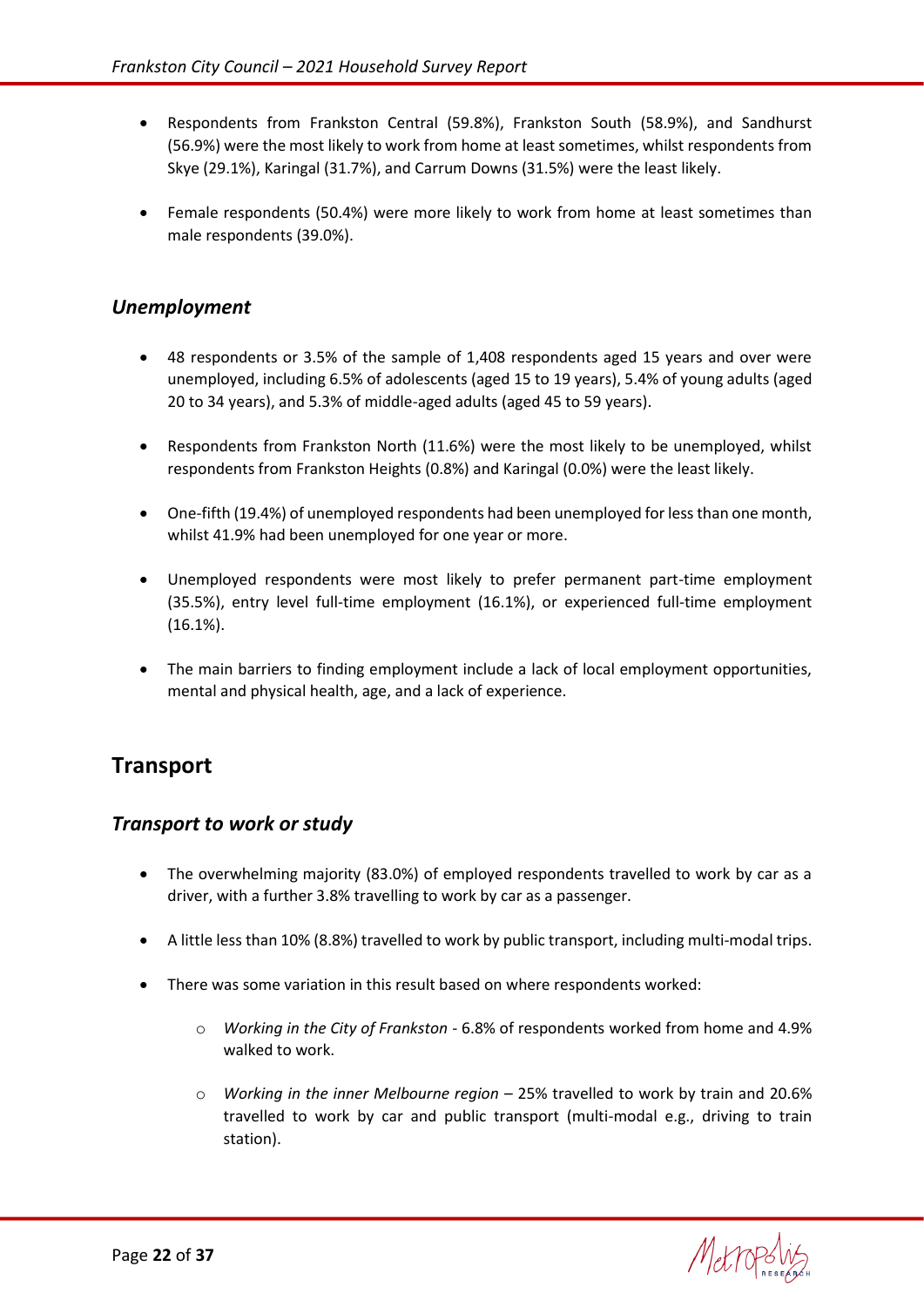- A little less than three-quarters (72.4%) of respondents attending an educational institution travelled to study by car, either as a driver (48.1%) or by car as a passenger (24.3%).
- There was significant variation in this result based on the type of educational institution attended:
	- o *Primary school students* were more likely to be driven to school by car (70.8%).
	- o *Secondary school students* were more likely to be driven to school by car (40.4%), or to walk to school (14.3%).
	- o *TAFE and similar students* were more likely than average to drive to TAFE (83.5%).
	- o *University students* were more likely to drive to university (69.4%), but they were more likely than TAFE students to travel to study by car and public transport (e.g., drive / dropped at the train station) (11.9%).

#### <span id="page-22-0"></span>*Public transport*

- A little less than half (47.8%) of respondents reported that they used public transport at least sometimes, with 9.8% using it frequently (at least once a week), 6.3% using it at least monthly, and 31.6% using it less than monthly.
- Respondents from Seaford (67.5%) were the most likely and respondents from the rural precinct (21.8%) were the least likely to use public transport.
- There was some variation in these results observed by age structure, with adolescents (aged 13 to 19 years) being significantly more likely than average to use public transport (71.6% compared to 47.7%), and young children (aged 0 to 4 years) significantly less likely to use public transport (25.6%).
- Adolescents (aged 13 to 19 years) (43.9%) were the most likely to frequently use public transport.
- Approximately one-quarter (26.1%) of respondents nominated at least one factor that might encourage additional public transport use. This highlights the fact that for most respondents, there was nothing that would immediately come to mind that might encourage additional public transport use. This is an important finding highlighting the difficulty of increasing public transport use.
- A wide range of factors were outlined by respondents, with free / lower cost fares (3.8%), more / better safety and security (3.5%), and more convenient / easier / closer public transport (2.9%) the most common types of responses.

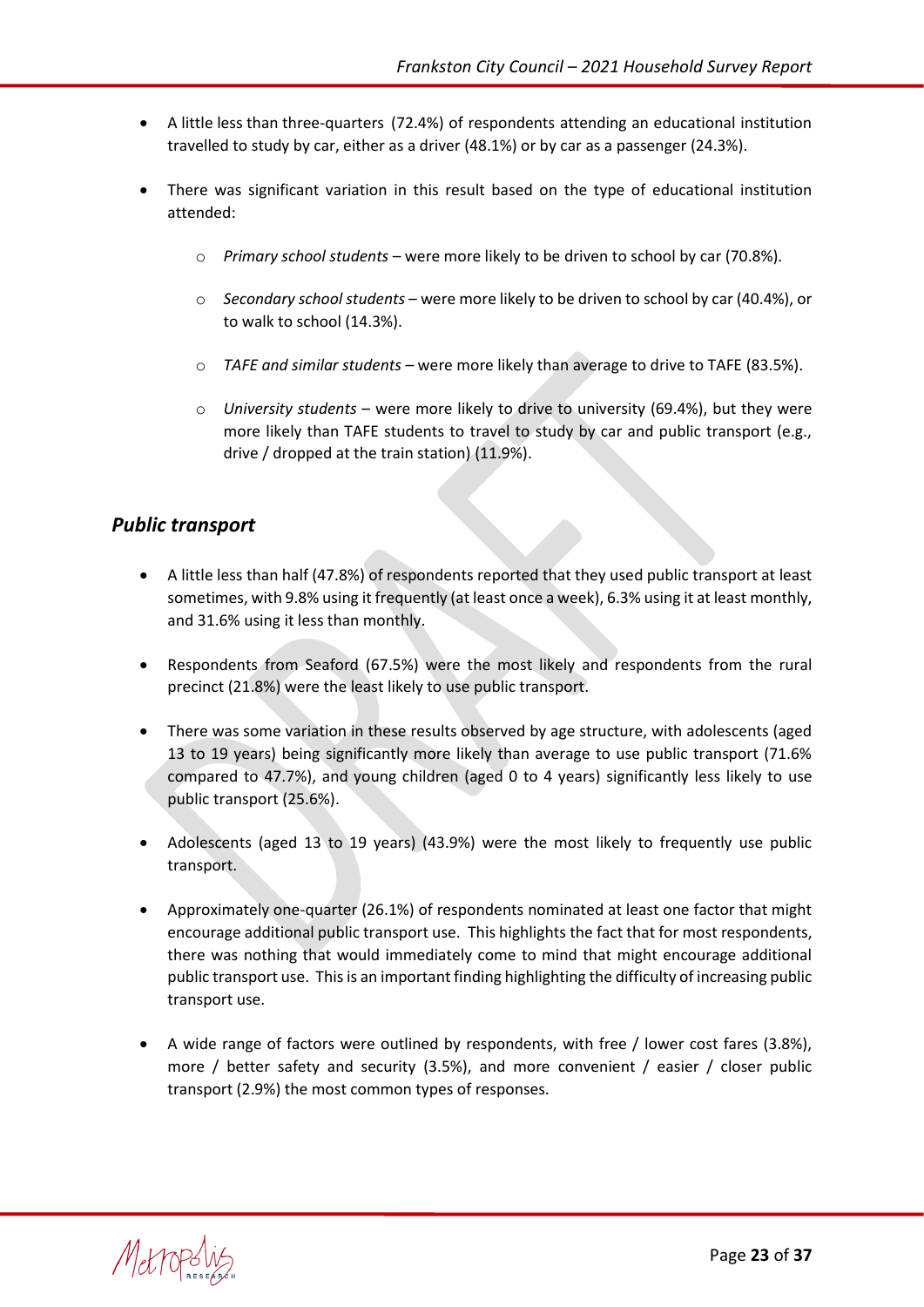## <span id="page-23-0"></span>*Cycling*

- A little less than half (42.6%) of respondents reported that they own a bicycle.
- Respondents in the rural precinct (52.3%) were the most likely to own a bicycle, whilst respondents in Frankston North (27.4%) were the least likely.
- This municipal result was influenced by the skew in the sample towards older over younger respondents that resulted from the change in methodology in response to COVID-19.
- There was significant variation in this result observed by age structure, with 91.3% of children (aged 5 to 12 years) owning a bicycle, compared to just 14.6% of senior citizens (aged 75 years and over).
- Male respondents (50.3%) were more likely to own a bicycle than female respondents (35.1%).
- English-speaking respondents (43.3%) were more likely than multi-lingual respondents (36.0%) to own a bicycle.
- A little less than one-quarter (23.0%) of bicycle-owning respondents frequently (at least weekly), 57.9% occasionally, and 19.1% never use their bicycle.
- Respondents from Seaford (94.7%) were the most likely to use their bicycle at least occasionally, whilst respondents from Langwarrin (68.3%) were the least likely.
- Apart from young children (aged 0 to 4 years) (64.35) and children (aged 0 to 12 years) (51.9%), who were significantly more likely to frequently use their bicycle, there was relatively little significant variation observed by age structure, gender, or language spoken at home.
- Approximately one-quarter (27.2%) of respondents nominated at least one factor that might encourage additional cycling. This highlights the fact that for most respondents, there was nothing that would immediately come to mind that might encourage additional cycling.
- A wide range of factors were outlined by respondents that might encourage additional cycling, with more / better dedicated bike tracks (8.0%), access to / ownership of / a better bike (3.0%), good weather (2.9%), and more time / fewer work hours / better work-life balance (2.8%) were the top three types of responses.

## <span id="page-23-1"></span>*Number of motor vehicles*

- The average respondent household had 1.9 motor vehicles usually garaged at or parked near their dwelling, with 1.75 cars parked on the property and 0.18 parked on the street.
- 6.1% of respondent households did not have a private motor vehicle, with 7.7% had four or more vehicles.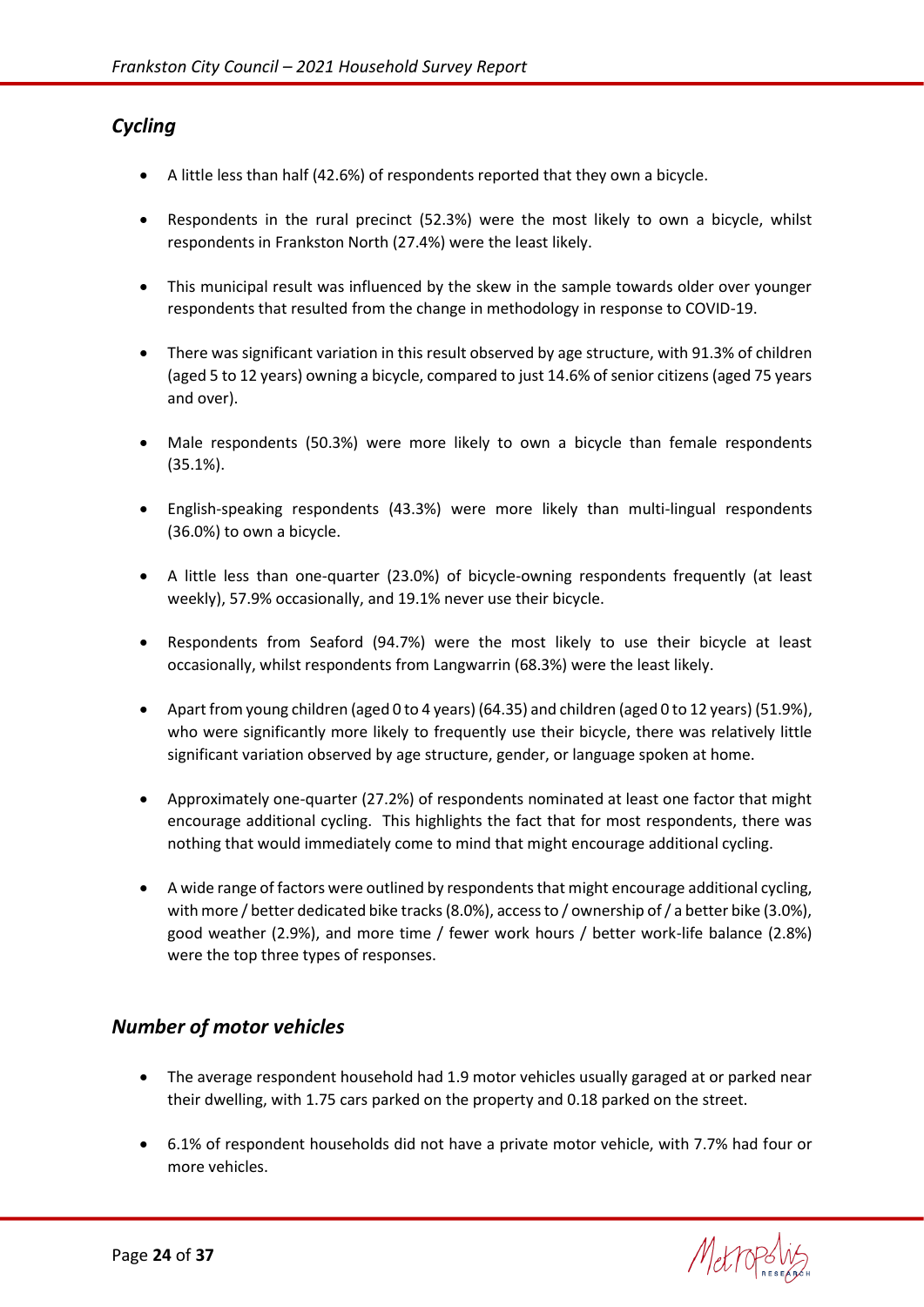• Respondent households in the rural precinct (2.72) had the largest average number of motor vehicles, whilst respondent households in Frankston North (1.23) had the least.

## <span id="page-24-0"></span>*Ease of getting to surrounding suburbs by different forms of transport*

- Respondents were asked how easy it was to travel to surrounding suburbs by different types of transport. On average:
	- o *Car* respondent households found it "extremely easy" by car, with an average ease of 9.24 out of 10, whilst just two percent found it "difficult".
	- o *Bus* respondent households found it "moderately easy" by bus, with an average ease of 6.50 out of 10, whilst 21.5% found it "difficult".
	- $\circ$  Walk, bicycle, train respondent households found it "mildly easy" by walking (5.77), bicycle (5.71), or train (5.52), whilst approximately one-third found it "difficult".
- Respondents from Frankston North (8.66) found it much easier to travel by bus than average, whilst respondents from the rural precinct (3.57) found it much more difficult.
- Respondents from Seaford found it easier to walk (7.22) or cycle (7.27) than average, whilst respondents from the rural precinct (2.68 and 3.17) found it much more difficult. Older respondents found it more difficult to cycle than younger respondents.
- Respondents from Seaford (7.84), Frankston Central (7.20), and Frankston North (7.03) found it easier than average to travel by train, whilst respondents from Sandhurst (3.16) and the rural precinct (3.03) found it more difficult.
- The most common reasons why respondents found it difficult to travel to surrounding suburbs by any of the four forms of transport were that distances were too far (21.2%), lack of / poor accessibility to public transport (15.1%), and poor public transport routes / timetables / network / frequency (13.7%).

## <span id="page-24-1"></span>*Major transport infrastructure improvements*

- Almost four-fifths (79.1%) of respondent households nominated at least one of the eight (including "other") major transport infrastructure improvements that were important to them.
- The top four major transport infrastructure improvements were more / better commuter car parking at train stations (59.8%), more express trains on the Frankston line (50.6%), bus timetables more aligned to train timetables (41.6%), and more frequent train services on the Frankston line (35.5%).



•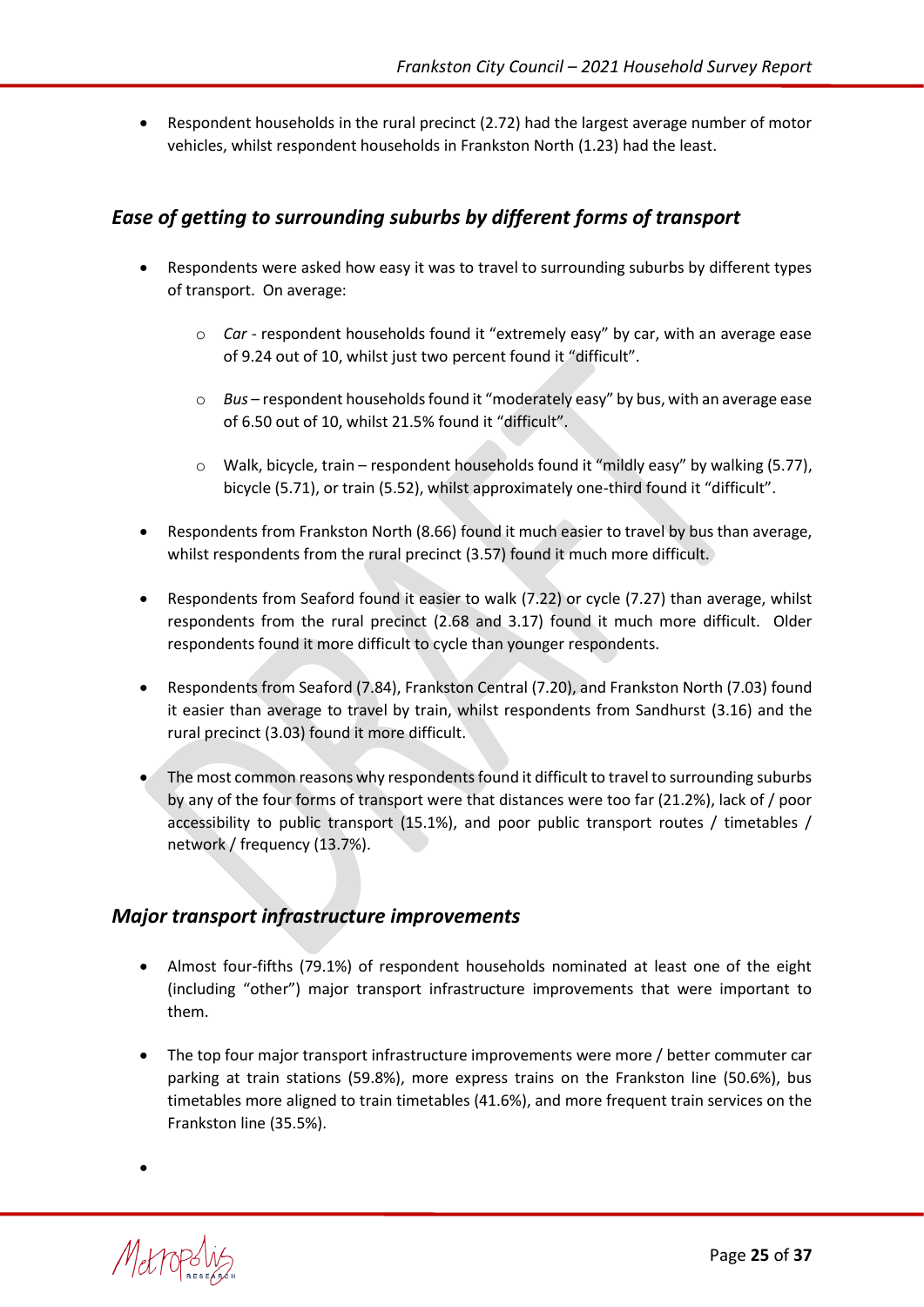- There was significant variation in these results observed across the 11 precincts, including:
	- o *Bus timetables more aligned to train timetables* was more important to respondent households from Karingal (52.6%).
	- o *More frequent train services on the Frankston line* was more important than average to respondent households from Carrum Downs (42.0%) and Sandhurst (44.6%).
	- o *Electrification of the Frankston line to Langwarrin South* was more important than average to respondent households from Langwarrin (60.6%) and the rural precinct (38.5%).
	- o *Electrification of the Frankston line to Baxter*  was more important than average to respondent households from Frankston Heights (39.1%), Frankston South (32.9%), and the rural precinct (46.2%).
	- o *Electrification of the Frankston line to Leawarra* was more important than average to respondent households from Frankston Heights (29.7%), Karingal (228%), and Langwarrin (24.2%.

# <span id="page-25-0"></span>**Housing**

#### <span id="page-25-1"></span>*Dwelling type (current and preferred)*

- The *Household Survey* respondents were more likely to live in a separate detached house than the 2016 *Census* (90.9% compared to 79.2%).
- Respondents from Frankston Central (23.7%), Seaford (19.0%) and Frankston North (10.6%) were more likely than average to live in non-separate house dwellings (including townhouses, flats, units, and apartments).
- Most respondents both currently live in a separate detached house (90.9%) and prefer to live in a separate detached house (93.9%), regardless of household structure or income.
- For those living in medium or higher density housing, approximately half preferred to live in a separate detached house.

#### <span id="page-25-2"></span>*Number of bedrooms*

• Most respondents currently live in a three (49.5%) or a four-bedroom (34.6%) dwelling, and most prefer to live in a three-bedroom (37.4%) or four-bedroom (43.4%) dwelling.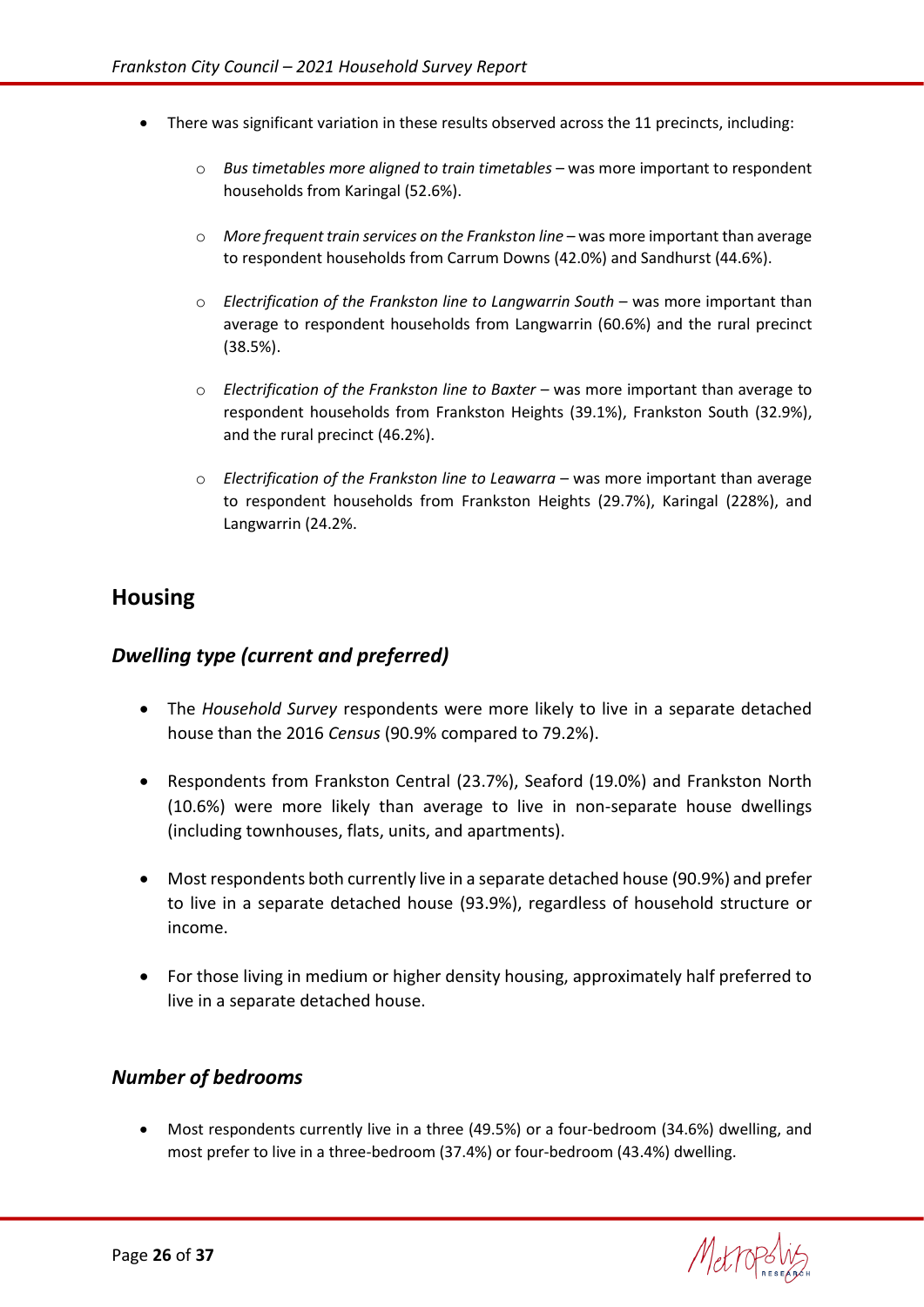- The most preferred types of dwellings were a four-bedroom (42.9%), or three-bedroom (35.0%) separate detached house.
- When broken down by the number of persons living in the dwelling, it is found that:
	- o *One-person household* 24% currently live in a bedsit, one- or two-bedroom dwelling, and 75% prefer to live in a three- or more bedroom dwelling.
	- o *Two-person household* 53% currently live in a three-bedroom dwelling, and 50% prefer to live in a four- or more bedroom dwelling.
	- o *Three-person household* 51% currently live in a three-bedroom dwelling and 70% prefer to live in a four- or more bedroom dwelling.

#### <span id="page-26-0"></span>*Importance of selected aspects in the choice to live in the current dwelling*

- Respondent households were asked to rate how important each of 14 aspects were to them when choosing to live in their current dwelling.
- On average, respondent households reported the following results:
	- o *Extremely important* the type of dwelling (9.03), safety / security (9.02), affordability (8.84), space for car parking on the property (8.80), size of private open space (8.68), the number of bedrooms (8.51), the size of dwelling (8.40), and the level of upkeep / maintenance required (8.17).
	- o *Very important* the energy and water efficiency (7.88), suitability for children (7.15), and architectural style (7.02).
	- o *Moderately important* the space for car parking on the street (6.77) and suitability for frail / elderly / persons with a disability (6.22).
	- o *Mildly important* the ability to work from home (5.80).
- There was some variation in these results observed by precinct, household structure, household income, disability status, and language spoken at home, with detailed results provided in the main report, and it is noted that:
	- o *Rural precinct* respondents tended to have a different set of results than respondents in the urban precincts.
	- o *Families with children* tended to rate as more important the size related aspects, such as size of dwelling, size of private open space, number of bedrooms, car parking, and similar aspects.
	- o *Younger sole persons* tended to rate many aspects as less important than other household structures.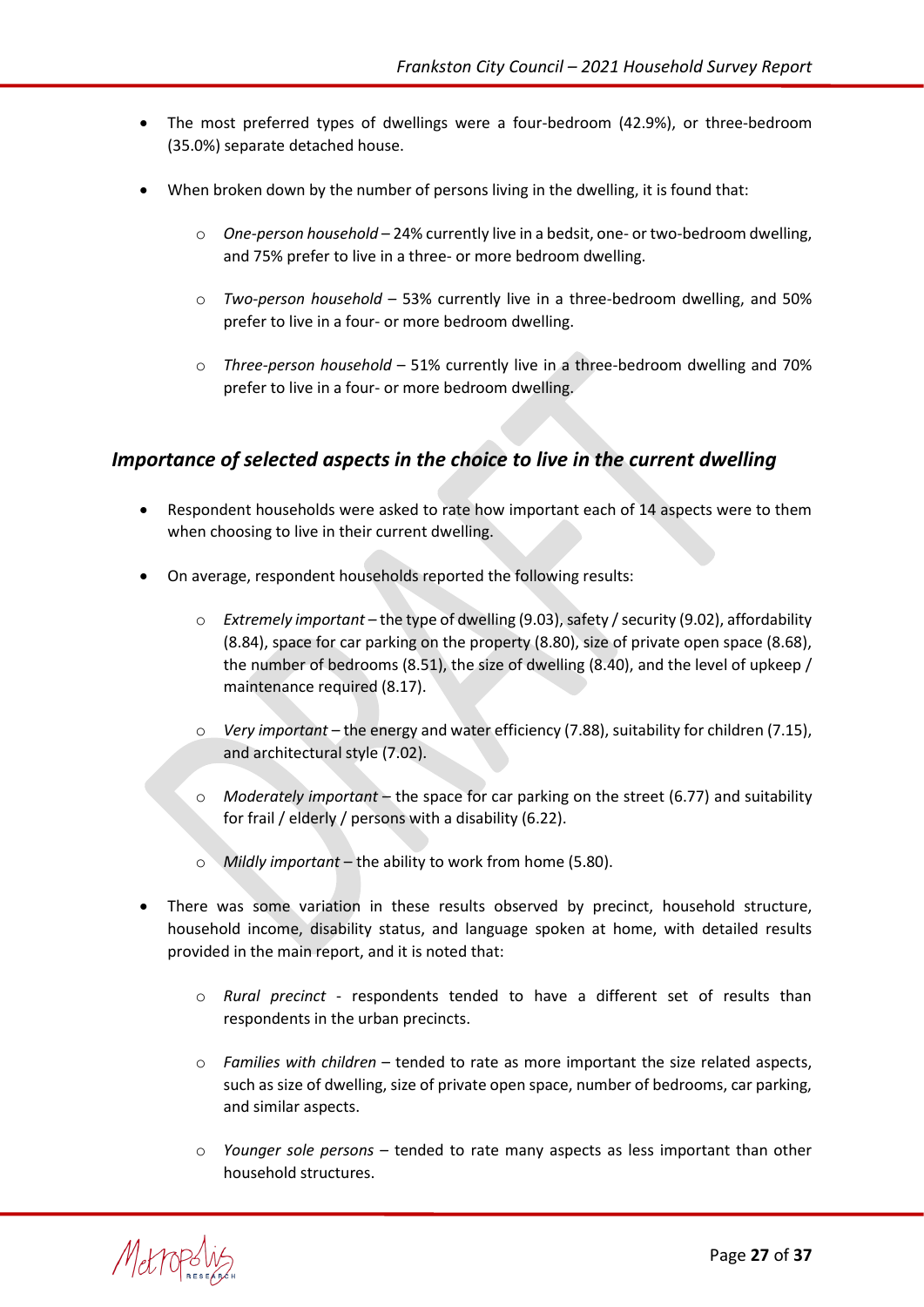#### <span id="page-27-0"></span>*Housing situation*

- Consistent with the skew in the sample towards older over younger respondents that resulted from the change in methodology due to COVID-19, the respondents to the *Household Survey* were more likely to own their home outright than the results from the 2016 Census (49.8% compared to 27.2%).
- At least one-third of respondent households in each precinct owned their home outright.
- There was, however, significant variation observed:
	- o *Homeowners* respondents from Frankston South (57.5%), Karingal (54.7%), Langwarrin (55.9%), Sandhurst (56.3%), and the rural precinct (57.9%), and twoparent families with adult children only (56.7%), older sole person (75.4%) and older couples (88.2%) were more likely to own their home outright.
	- o *Mortgagors* respondents from Carrum Downs (54.7%) and Skye (46.4%), two-parent families with children under 18 years(average of 73.3%), younger (75.6%) and middleaged sole person (49.8%), and younger (80.0%) and middle-aged (56.2%) couple households were more likely to have a mortgagee.
	- o *Rental* respondents from Frankston Central (18.9%), Frankston Heights (19.0%), Frankston North (20.0%), and Seaford (18.0%), as well as one-parent families (average of 44.7%) and group households (34.9%) were more likely to be renting.

#### <span id="page-27-1"></span>*Housing payments*

- The median weekly housing cost of respondent households with a mortgage or renting was \$399 per week.
- When compared to the 2016 *Census*:
	- o *Mortgage payment* the median monthly mortgage payment from the survey was \$1,880 per month compared to \$1,621 from the *Census*, an increase of 16% over five years.
	- o *Rental payment* the median weekly rental payment from the survey was \$352 per week, compared to \$306 from the *Census*, an increase of 15% over five years.

#### <span id="page-27-2"></span>*Potential migration*

• A little more than one-tenth (12.7%) of respondents reported that they definitely (4.1%) or potentially (8.6%) move from their current address within the next 12 months.

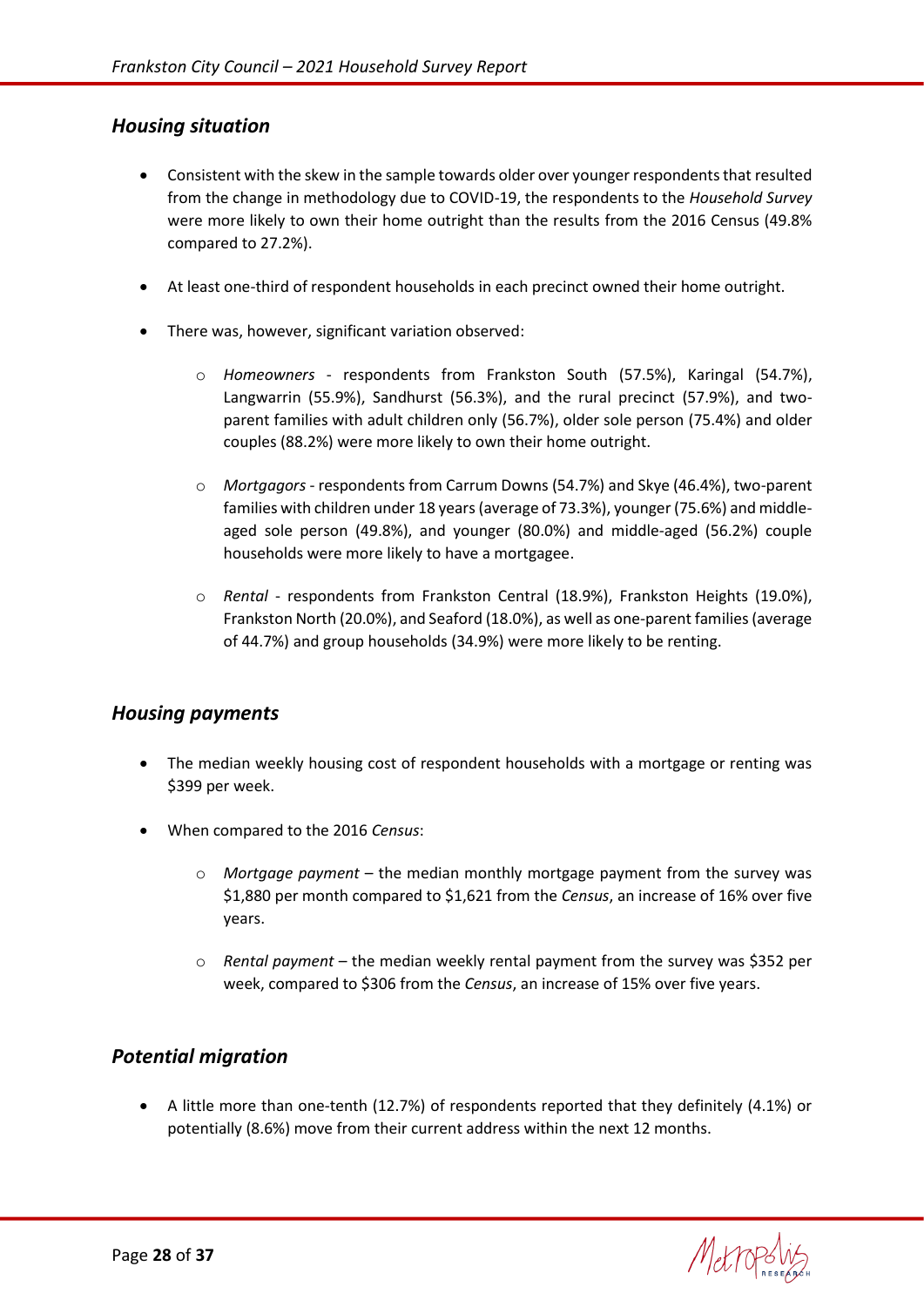- Respondents from Karingal (22.9%) were the most likely to potentially move, whilst respondents from Skye (6.7%) and Frankston South (5.4%) were the least likely.
- There was significant variation in this result observed by age structure, with adolescents (aged 13 to 18 years) (47.9%) the most likely to potentially move, and young children (aged 0 to 4 years) and senior citizens (aged 75 years and over) the least likely (with none reporting that they may potentially move).
- Almost half (44.6%) of respondents potentially moving in the next 12 months were most likely to stay in the southeastern region of Melbourne, either in the City of Frankston (32.3%) or the surrounding southeastern region of Melbourne (11.3%). A further 18.2% were most likely to move to the Mornington Peninsula region.
- The most common reasons why respondents may potentially move within the next 12 months were lifestyle changes (9.6%) and upgrading (9.0%).
- There was some variation by age structure, with:
	- o *Younger (aged under 35 years)* more likely to move due to upgrading, better access to services, purchasing a new home, building a home, or to be a child leaving home.
	- o *Middle-aged (aged 35 to 59 year)* more likely to be moving due to renting.
	- $\circ$  Older (aged 60 years and over) more likely to be downsizing, moving due to noisy neighbours, and more likely to be moving to a retirement or nursing home.

# <span id="page-28-0"></span>**Community services**

#### <span id="page-28-1"></span>*Children's and youth services*

- The results for the current and potential future use of children's and youth services were impacted by the age skew of older over younger respondents in the survey which resulted from the change in the methodology due to COVID-19. A detailed breakdown of current and future demand for these services by age-related household structure is provided in the main report.
- The nine children's and youth services included in the survey were before and after school care, playgroups, 3-year-old kinder, 4-year-old kinder, school holiday programs, immunisation, Maternal and Child Health services, youth activities and services, and preschool storytime.
- Approximately one-sixth (16.5%) of respondent households reported that they currently used at least one of the nine listed children's and youth services and 16.9% may potentially require at least one in the next five years, however:

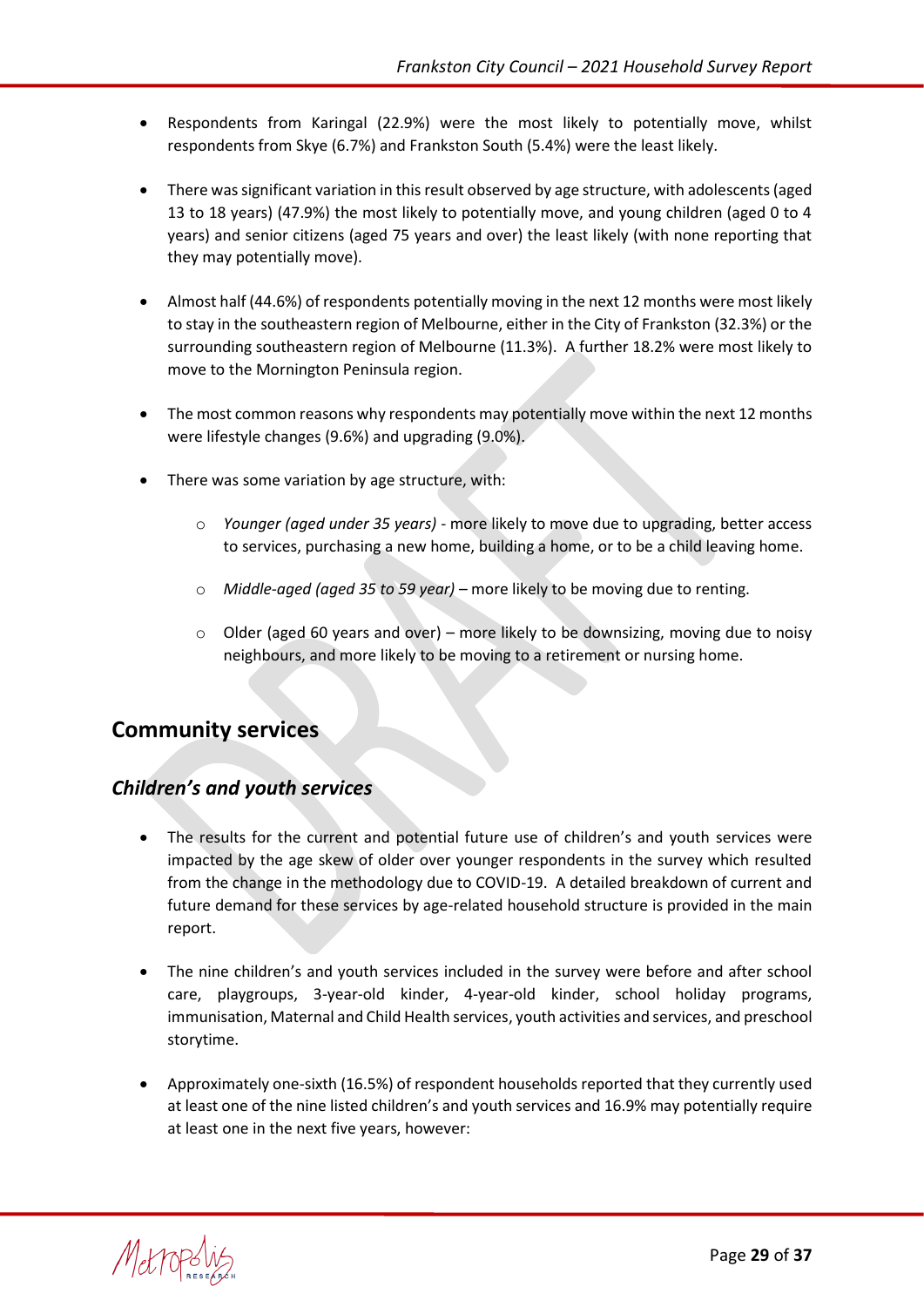- o *Two-parent families with children aged under 4 years* 90.6% currently use at least one of these services, and 76.3% may potentially require at least one in the next five years.
- o *One-parent families with children aged under 18 years* 65.0% currently use at least one of these services, and 23.8% may potentially require at least one in the next five years.
- o *Younger sole person and couples* 71.7% and 75.5% respectively may require at least one of these services in the next five years.
- Just 2.2% of respondent households reported that they currently require but could not access locally at least one children's and youth services, with six household unable to access playgroups, 5 unable to access immunisation, and five unable to access youth activities and services.

#### <span id="page-29-0"></span>*Aged and disability services*

- The results for the current and potential future use of aged and disability services were impacted by the age skew of older over younger respondents in the survey which resulted from the change in the methodology due to COVID-19. A detailed breakdown of current and future demand for these services by age-related household structure is provided in the main report.
- The seven aged and disability services included in the survey were home maintenance, allied health, in-home community care, community transport, senior citizens clubs, Meals on Wheels, and aged care housing.
- A little less than one-quarter (22.1%) of respondent households currently used at least one of these services, whilst 27.1% may potentially require at least one in the next five years, however:
	- o *Extended families* 26.7% currently require at least one service and 47.2% may potentially require at least one in the next five years.
	- o *Older couples* 30.9% currently require at least one service and 43.7% may potentially require at least one in the next five years.
	- o *One-parent families with adult children only* 30.3% currently require at least one service and 33.5% may potentially require at least one in the next five years.
	- o *Older sole person households* 37.0% currently require at least one service and 32.5% may potentially require at least one in the next five years.
	- $\circ$  Two-parent families with adult children only  $-18.1\%$  currently require at least one service and 27.8% may potentially require at least one in the next five years.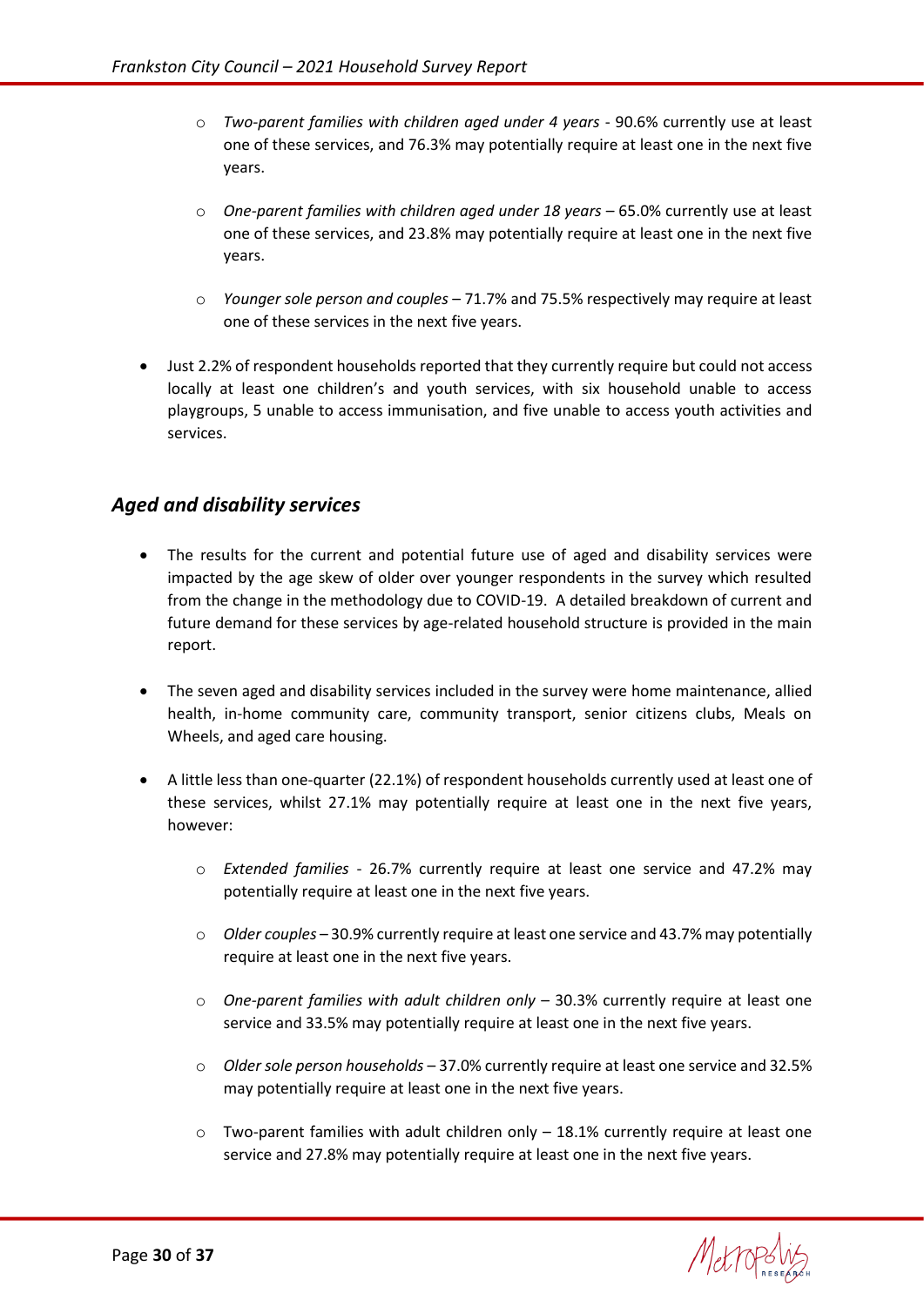• 5.4% of respondent households reported that they currently require at least one of these aged and disability services but were unable to access locally, with 22 unable to access home maintenance, 16 unable to access allied health, and 11 unable to access in-home community care, senior citizens clubs, or Meals on Wheels.

#### <span id="page-30-0"></span>*Community support services*

- The results for the current and potential future use of community support services were impacted by the age skew of older over younger respondents in the survey which resulted from the change in the methodology due to COVID-19. A detailed breakdown of current and future demand for these services by age-related household structure is provided in the main report.
- The 15 community support services included in the survey were bulk billing doctors, postsecondary school education, secondary schools, community centres / neighbourhood houses, parenting education programs, individual and family counselling, community legal service, community health centres, financial counselling, gambling counselling, social housing, programs for drug and alcohol addiction, emergency housing, women's refuge, and in patient drug and alcohol rehabilitation in hospital.
- Apart from bulk billing doctors, with which 55.7% of respondent households currently use, less than seven percent of respondent households currently use, or may potentially require any of the other 14 services within the next five years.
- Except for bulk billing doctors (55.7%), the proportion of respondent households that currently use and may potentially require each of these community support services was relatively consistent.
- One and two-parent families with children aged up to 18 years were the most likely to currently use at least one of these services (mostly bulk billing doctors), whilst older sole person and couple households were the least likely.
- Almost 10% (9.3%) of respondent households currently require but cannot access locally at least one of the 15 community support services, with 45 unable to access a bulk billing doctor and 11 unable to access individual and family counselling.

# <span id="page-30-1"></span>**Local neighbourhood**

#### <span id="page-30-2"></span>*Importance of selected aspects to living in the neighbourhood*

• Respondent households were asked to rate how important each of 29 aspects of the neighbourhood were to them living in the neighbourhood, with the average importance as follows:

Metropol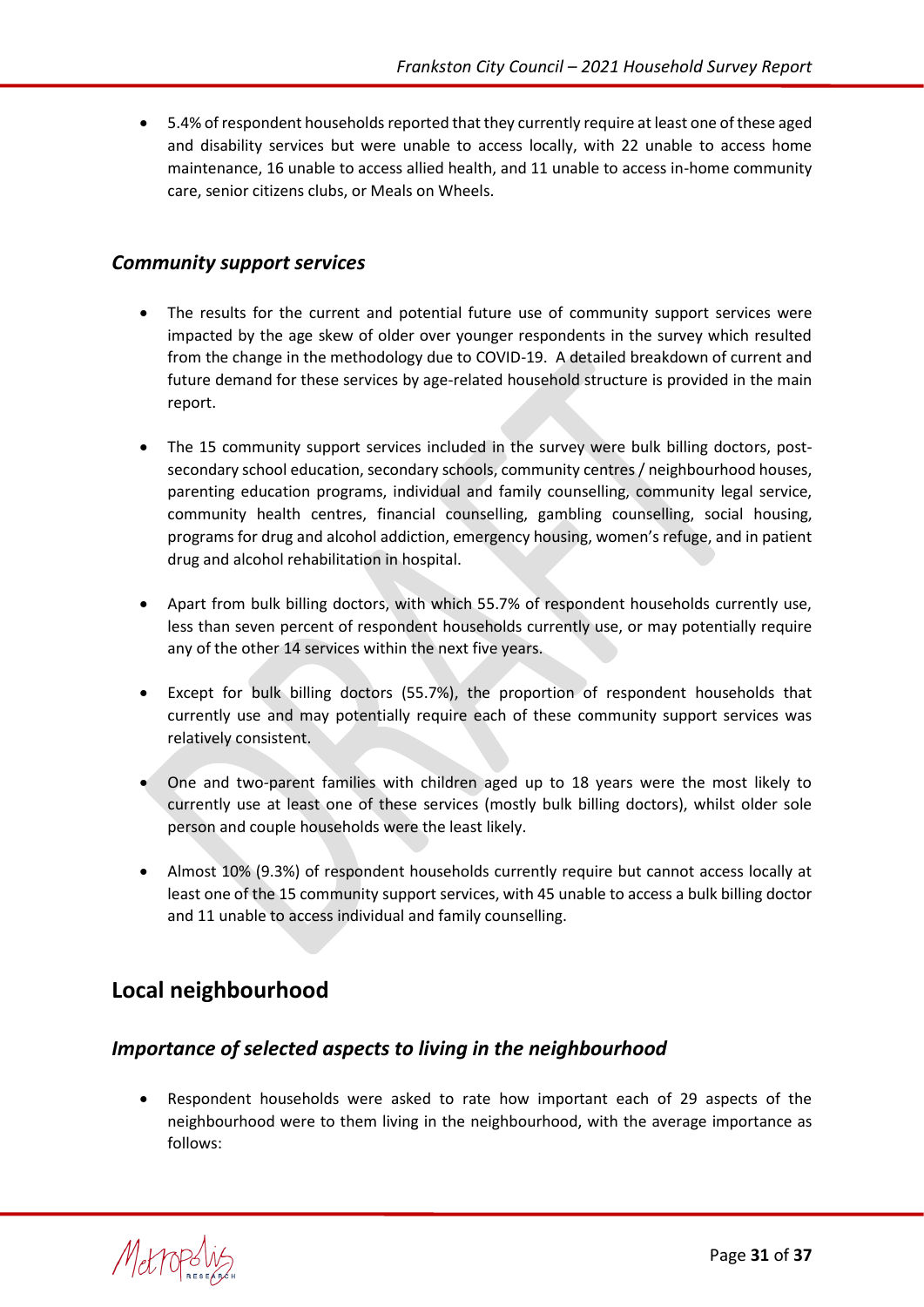- o *Extremely Important* includes the safety and security of the local area (9.30), access to quality health care (9.09), close to local shops (8.67), sealed roads in the area (8.62), and the natural bushland setting (8.60). More than four-fifths of respondents rated these as "very important", whilst less than five percent rated them "unimportant".
- o *Very Important* includes the community feel of the area (8.39), close to nature reserves (8.35), access to passive recreation facilities (8.25), streetscapes / street trees (8.15), close to the foreshore / beach (8.11), the cost / affordability of housing (7.92), and close to good public transport (7.84). Approximately three-quarters of respondents rated these as "very important", whilst less than ten percent rated them as "unimportant".
- o *Important* includes the height of buildings in the area (7.78), the layout of the local streets (7.65), close to family / friends (7.62), homes having a front garden (7.47), wide grassed nature strips (7.25), country feel / semi-rural lifestyle (7.17), views to the bay / foreshore (7.12), views to rural landscapes / vistas (6.97), and the front and side building setbacks (6.95). More than half, up to two-thirds of respondents rated these as "very important", whilst between approximately ten to 14% rated them unimportant.
- o *Moderately Important* includes quality schools (6.92), access to active sporting facilities (6.78), the treatment of front fences (6.77), and the types of home building materials (6.77). Approximately half of the respondents rated these as "very important", whilst approximately one-sixth to one-fifth rated them "unimportant".
- o *Mildly Important* includes close to university, TAFE, or similar (6.08), diversity of housing choices (6.06), consistent design / style of housing (5.80), and heritage values (5.69). A little more than one-third of respondents rated these as "very important", whilst approximately one-quarter rated them "unimportant".
- There was substantial variation in these average importance scores for the various aspects of the local neighbourhood observed by household structure. Households at different stages of their lifecycle tend to report different priorities when it comes to living in their local neighbourhood. For example:
	- o The importance of *the cost / affordability of housing* varied substantially, with younger couples (8.68) who were potentially looking at starting new families rating it significantly more important than older couples (7.72) who were more likely to own their home and be enjoying rising housing prices.
	- o The importance of *quality of schools in the local area* varied substantially. Two-parent families with children aged under 5 years (9.76) and children aged 5 to 12 years (9.09) rated it extremely importance, whilst older sole person (5.75) and couple households (5.78) rated it only marginally important.
- There were a range of other aspects of importance to respondents, with a preference for less housing development, particularly higher density (7.4%), more trees, particularly native (5.1%), and less traffic / better traffic management (4.4%) the most common suggestions.

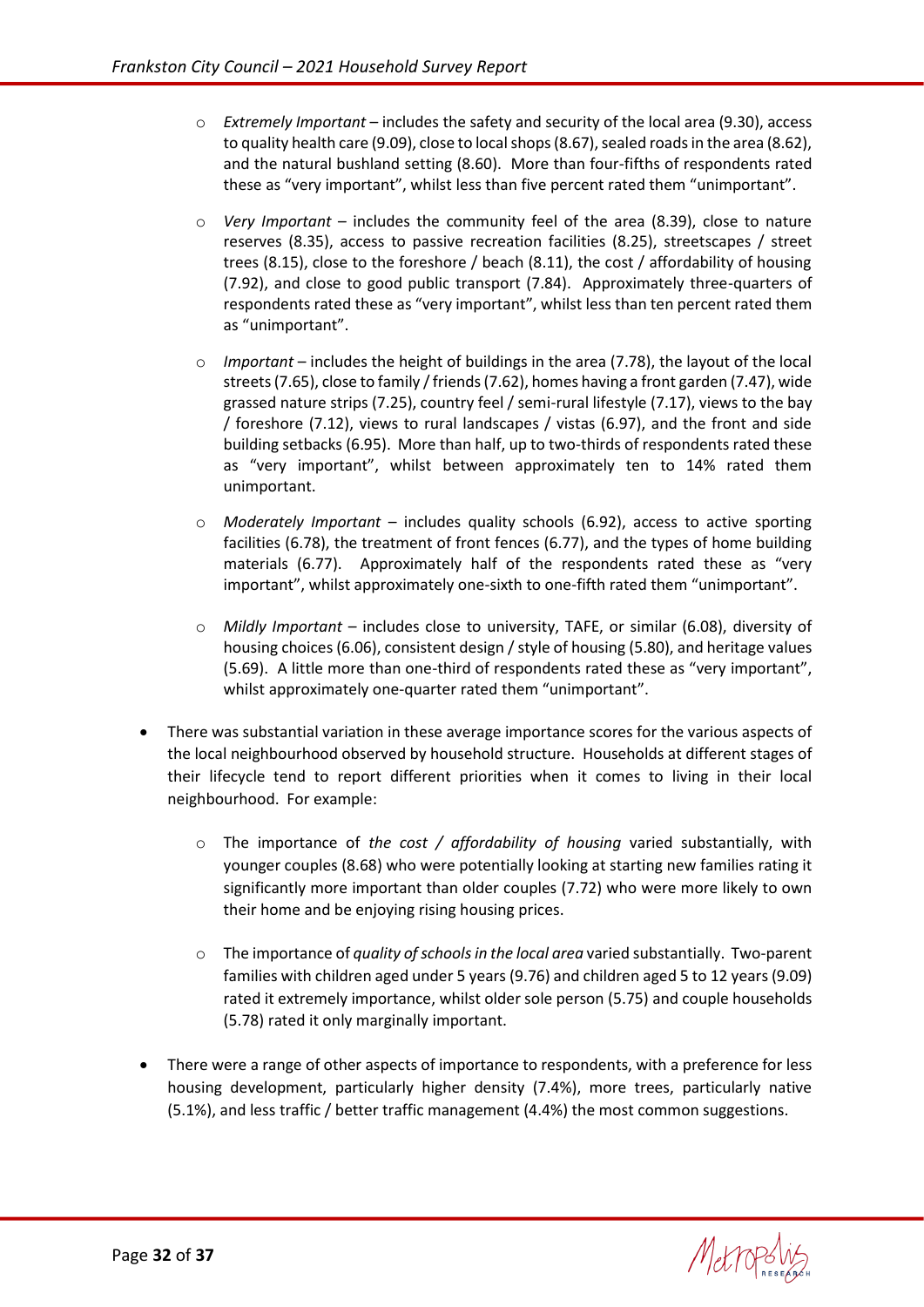# <span id="page-32-0"></span>**Development in Frankston**

#### <span id="page-32-1"></span>*Housing development in Frankston*

- Respondent households were asked to rate their agreement with 12 statements about housing development in Frankston, with the average agreement as follows:
	- o *Very Strong Agreement* that I / we believe we will be able to stay in Frankston as we age (7.99). Almost three-quarters of respondent households strongly agreed with this statement, whilst 7.2% of respondent households disagreed.
	- o *Strong Agreement* that Frankston needs accommodation suited to older residents / households (7.22) and new housing should be located near public transport and services (7.17). More than half of the respondent households strongly agreed with these statements, whilst approximately ten percent disagreed.
	- o *Moderate Agreement* that there is a good choice of housing types in Frankston to suit my / our current and future needs (6.84), unit developments are good if built in the right / appropriate locations (6.62), there is a diversity of housing opportunities in Frankston to meet a diversity of housing needs (6.39), and there is a good range of existing block sizes that allow different types of residential experiences in Frankston (6.23). Between 40% and 50% of respondents strongly agreed with these statements, whilst between 10% and 20% disagreed.
	- o *Mild Agreement* that housing is affordable in Frankston City (5.67) and I know of people who are struggling to pay their rent or mortgage in Frankston (5.47). Approximately one-third of respondents strongly agreed with this statement, whilst a similar proportion disagreed.
	- o *Mild Disagreement* that first home buyers can afford housing in my neighbourhood (4.35). Almost one-fifth of respondents strongly agreed with this statement, whilst almost half disagreed.
	- *Moderate Disagreement* that I know somewhat who has been homeless and struggled to find housing (3.46) and the Frankston City Centre would be more vibrant if there were more apartments (3.39). Between one-sixth and one-fifth of respondents strongly agreed with these statements, whilst a little less than two-thirds "disagreed".
- There was substantial variation in these average agreement scores observed across the municipality and particularly by household structure. Households at different stages of their lifecycle tend to have somewhat different views in relation to housing and development issues. For example:
	- o Agreement that *the Frankston City Centre would be more vibrant if there were more apartments* varied a little by household structure. Two-parent families with children aged under 5 years (2.48) and younger couples (1.77) reported the strongest level of disagreement.

Metropol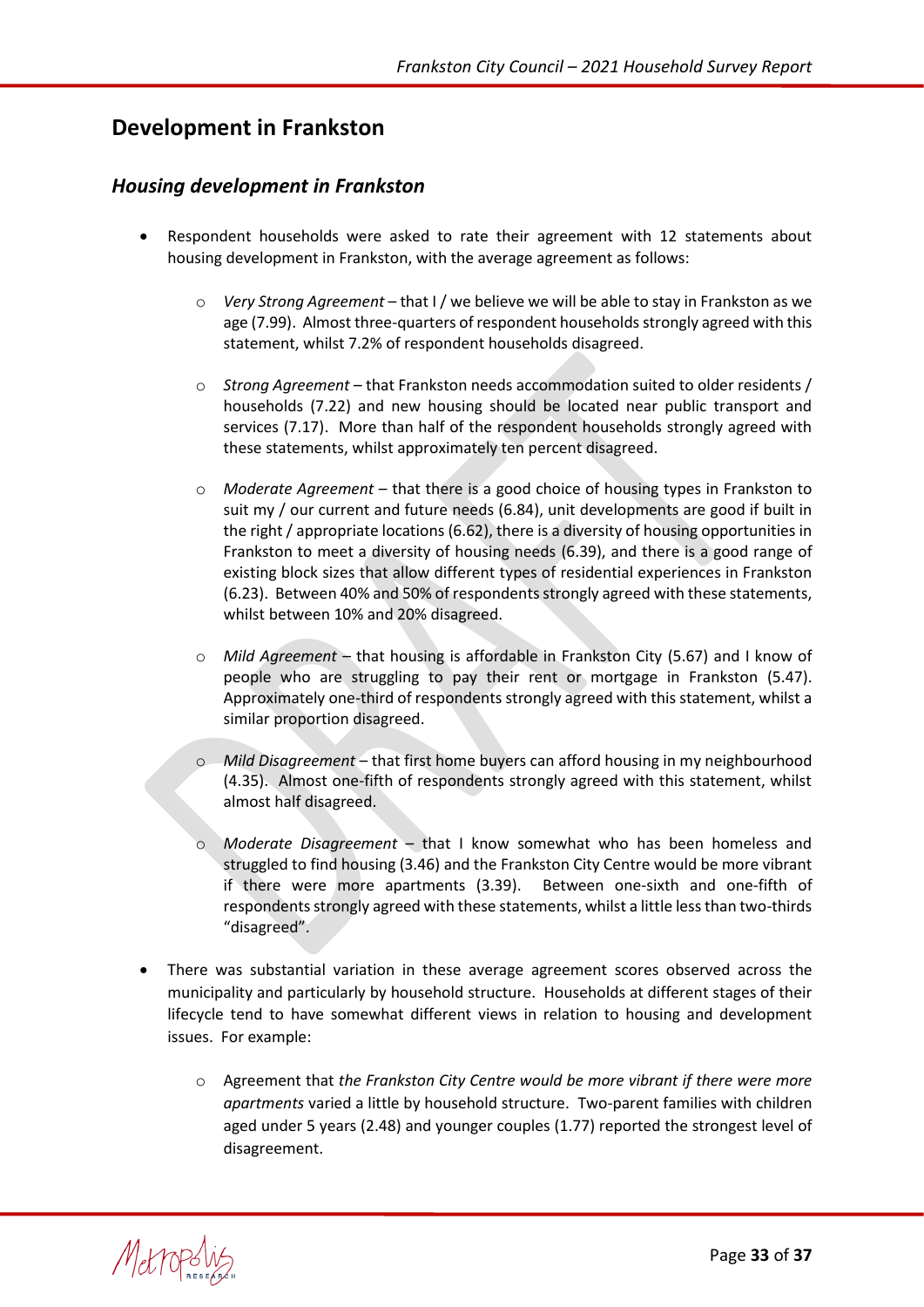o Agreement that *unit developments are good if built in the right / appropriate locations*  varied significantly by household structure. Group households (8.34), older sole persons (7.22), and two-parent families with adult children only (7.28) were most strongly in agreement, whilst younger couples (5.72) and two-parent families with children aged under 5 years (5.31) were only very marginally in agreement.

#### <span id="page-33-0"></span>*Improvements to Frankston City*

- Respondent households were asked to rate how important it was that 20 improvements be made to the Frankston City Centre, with the average importance as follows:
	- o *Extremely Important* green spaces to sit and enjoy (8.74), improved safety (lighting, visibility) (8.70), improved parking accessibility (8.68), and cleaner shopfronts (8.58). Four-fifths or more of respondents rated these very important, whilst approximately two percent rated them unimportant.
	- o *Very Important* fewer vacant shops (8.44), diversity of restaurants / cafes (8.41), quality outdoor dining experiences (8.13), more employment in the city (8.13), and building heights that respect the foreshore and Kananook Creek (8.02). Approximately three-quarters of respondents rated these very important, whilst approximately five percent rated them unimportant.
	- o *Important* improved appearance of Nepean Highway buildings and landscaping (7.80), more / better festivals and events (7.33), safe bike riding paths to and within the city centre (7.31), and more leisure activities on the waterfront (7.28). Approximately two-thirds of respondents rated these very important, whilst approximately ten percent rated them unimportant.
	- o *Moderately Important* night-time activities (6.92), community services (6.32), collaboration and learning spaces for start-up businesses (6.22), and more street art (6.02). Between one-third and half of the respondents rated these very important, whilst between one-sixth and one-fifth rated them unimportant.
	- o *Moderately Unimportant* more apartments in the city centre (3.92). One-sixth of respondents rated this very important, whilst approximately half rated it unimportant.
- There was substantial variation in these average importance scores observed by household structure. For example:
	- o The importance of *more apartments in the city centre* varied substantially although all household structures on average rated this unimportant. Middle-aged sole person households (4.79) were less likely to disagree with this than younger couples (3.15) and two-parent families with children aged under 5 years (2.89).
- 211 respondent households nominated at least one other idea about how to improve the Frankston City Centre, with the most common suggestions being more / free parking (5.4%) and better safety / security / policing (5.1%).

Metrops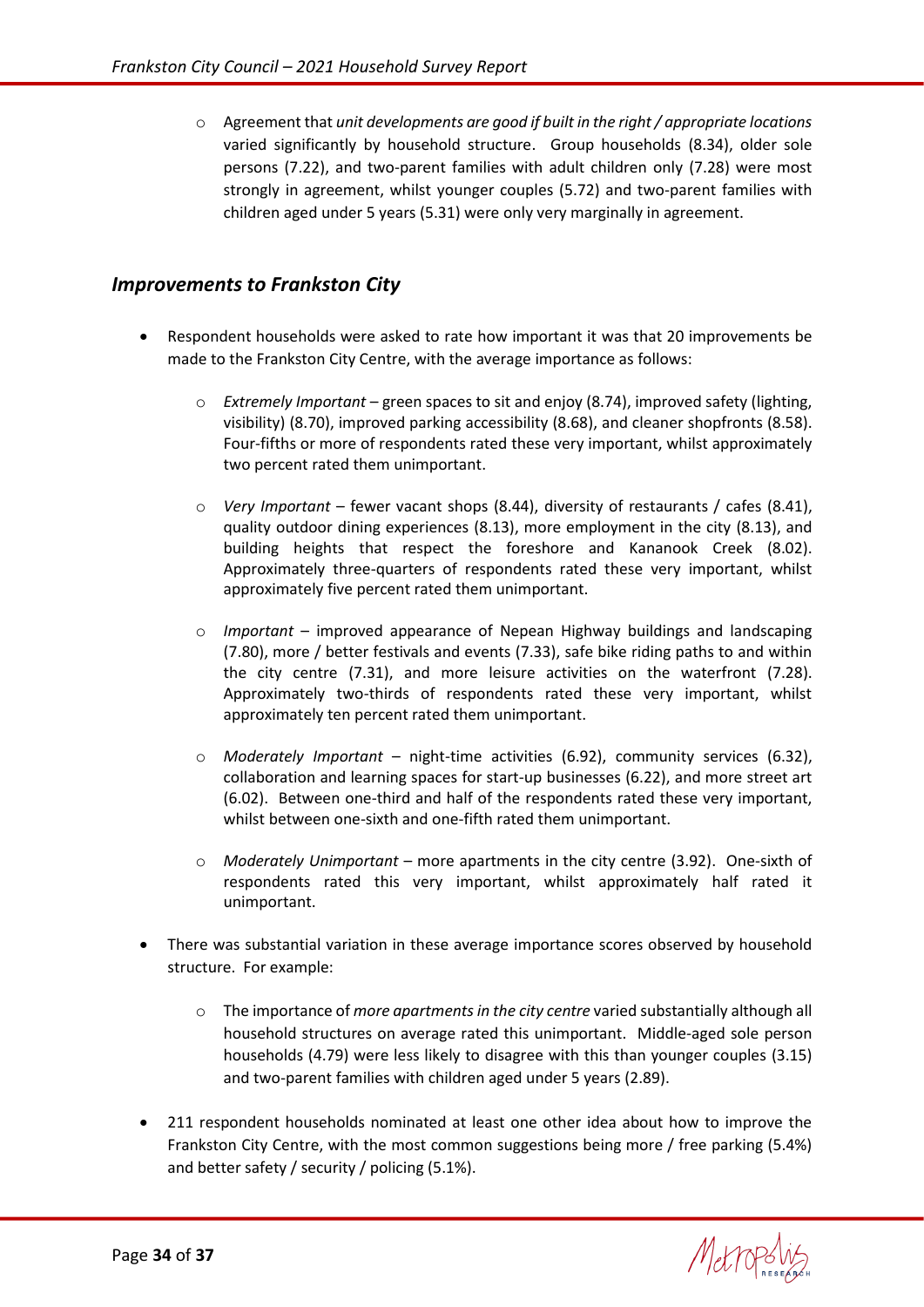# <span id="page-34-0"></span>**Retail trade**

- Respondent households were asked where their household currently shops most often for five types of shopping: daily shopping needs, regularly grocery shopping, clothing and other comparison goods shopping, larger household goods, and dining out and entertainment. The top five centres for each type of shopping were as follows:
	- o *Daily shopping needs* were Karingal Hub (16.9%), Carrum Downs Shopping Centre (16.3%), The Gateway Langwarrin (11.5%), Bayside Shopping Centre (11.4%), and Towerhill Shops (10.9%).
	- o *Regular grocery shopping* were Karingal Hub (28.7%), Bayside Shopping Centre (25.3%), Carrum Downs Shopping Centre (19.3%), The Gateway Langwarrin (14.3%), and Carrum Downs Plaza (13.6%).
	- o *Clothing and other comparison goods shopping* were Bayside Shopping Centre (54.3%), Karingal Hub (34.9%), Southland Shopping Centre (24.1%), Frankston Power Centre (19.9%), and Main Street Mornington (17.8%).
	- o *Larger household goods shopping* were Frankston Power Centre (57.0%), Bayside Shopping Centre (13.9%), Frankston City Centre (11.2%), Karingal Hub (6.0%), and Southland Shopping Centre (5.3%).
	- o *Dining out and entertainment* were Main Street Mornington (31.5%), Frankston City Centre (27.3%), Bayside Shopping Centre (15.1%), Karingal Hub (14.1%), Melbourne CBD (13.5%), and Mt. Eliza Village (11.9%).
- There was significant variation in these results observed across the precincts comprising the City of Frankston.

# <span id="page-34-1"></span>**Environment and sustainability**

#### <span id="page-34-2"></span>*Environmental actions and initiatives*

- Respondent households were asked whether they were already doing, considering doing within 12 months, or not considering doing each of 16 actions or initiatives that have a positive impact on the environment, as follows:
	- o *Installed energy efficient lights* 80.7% doing, 5.2% considering, 4.2% not considering.
	- o *Use water efficient showerheads* 65.4% doing, 6.3% considering, 13.8% not considering.
	- o *Have a low water use garden* 58.1% doing, 10.5% considering, 15.1% not considering.

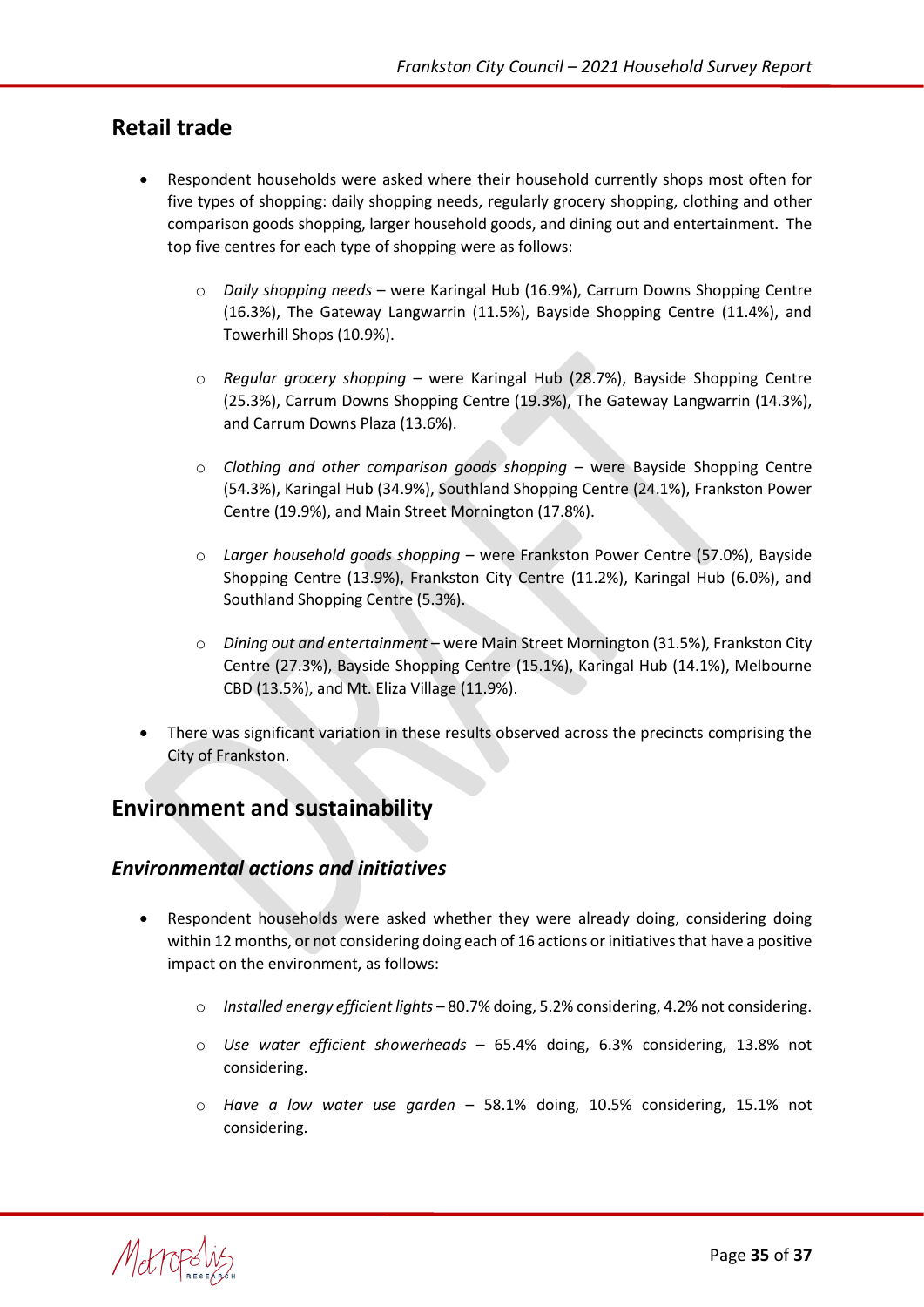- o *Purchase sustainable products* 53.2% doing, 13.1% considering, 13.45 not considering.
- o *Install insulation batts* 52.0% doing, 4.6% considering, 14.3% not considering.
- o *Reduce heat transfer from windows* 49.9% doing, 14.1% considering, 17.6% not considering.
- o *Install draught proofing* 43.0% doing, 12.4% considering, 19.9% not considering.
- o *Grow fruit and vegetables* 42.4% doing, 14.7% considering, 26.2% not considering.
- o *Buy organic and/or local produce* 41.9% doing, 14.3% considering, 22.5% not considering.
- o *Use rainwater tanks* 39.5% doing, 9.9% considering, 31.4% not considering.
- o *Compost or worm farm* 34.5% doing, 9.2% considering, 33.8% not considering.
- o *Limit use of vehicles by walking, cycling, or public transport* 30.2% doing, 10.2% considering, 39.7% not considering.
- o *Install solar power* 27.8% doing, 16.1% considering, 32.6% not considering.
- o *Purchase an electric bike / scooter* 2.8% doing, 6.9% considering, 65.7% not considering.
- o *Purchase / lease an electric vehicle* 1.9% doing, 9.2% considering, 62.5% not considering.
- o *Installed electric charger for vehicle at home* 1.0% doing, 4.6% considering, 66.1% not considering.
- The report provides a breakdown of these results by precinct, household structure, dwelling type, household income, language spoken at home, and household disability status. Significant variation was observed for some of these environmental actions and readers are referred to the main report for more details.

#### <span id="page-35-0"></span>*Preparedness to cope with extreme weather*

- On average, respondent households rated their preparedness to cope with extreme weather (e.g., extreme heat, flooding, bushfire) at 7.13 out of 10, with 53.9% reporting that they were "very prepared" and 8.9% reporting that they were "unprepared".
- Respondent households from the rural precinct were the most prepared, with an average preparedness score of 8.44, whilst those from Frankston North were the least prepared with a score of 6.26.
- Younger couples (5.38) and one parent families with children aged under 19 years (5.25) were the least prepared.